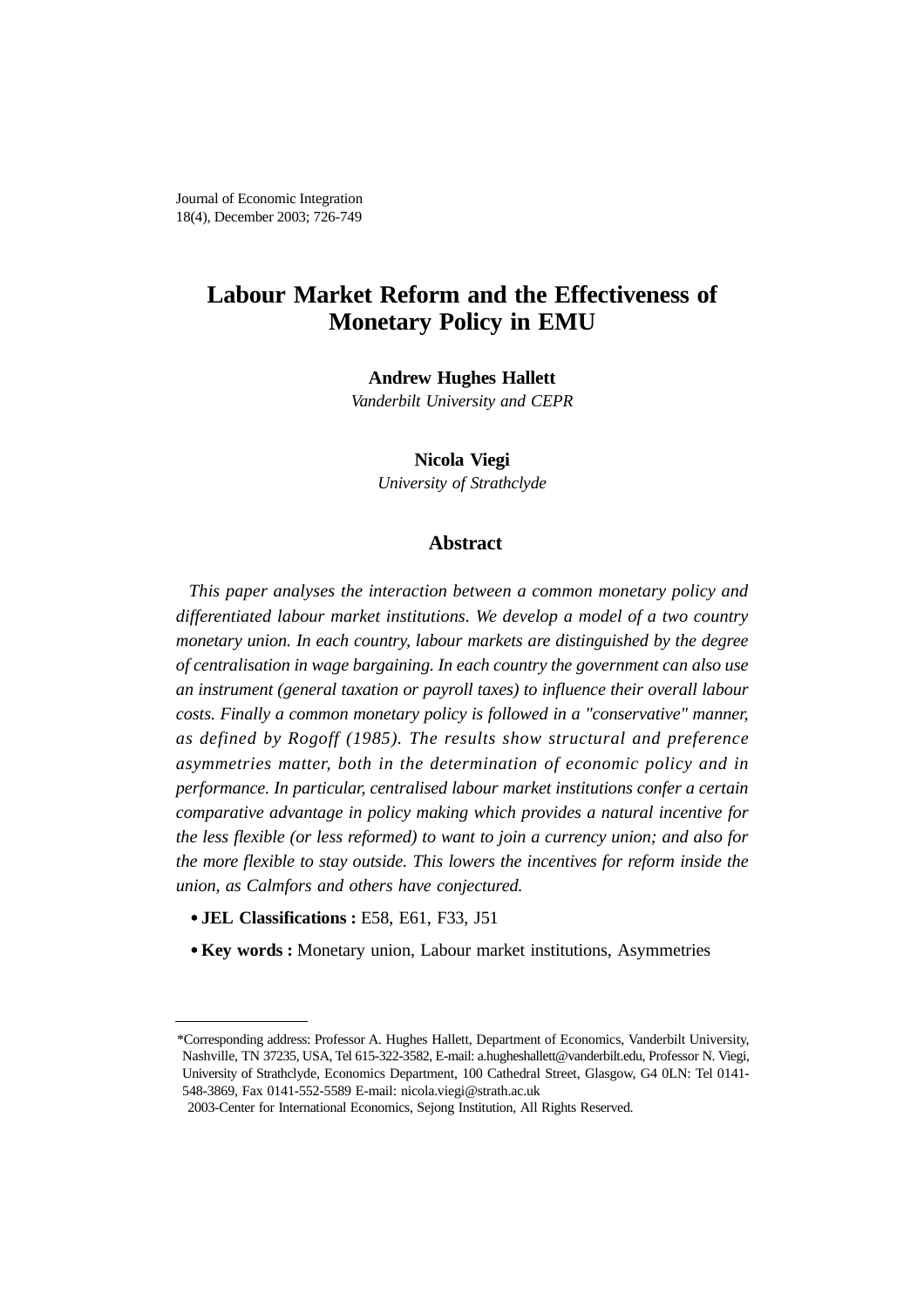# **I. Introduction**

Economic performance in the European Monetary Union has been disappointing. It appears to be caught between the desire to exploit the economies of greater integration, as defined in the Optimal Currency Area literature, and the greater costs or adjustment difficulties which appear when there are differences in economic institutions and economic behaviour. These differences are important when it comes to assessing which policy framework will be more capable of providing macroeconomic stability in each member state.

This paper analyses the interaction between a common monetary policy and differentiated labour market institutions. These interactions are particularly important given that the policy framework established in EMU assigns a central role to labour markets for creating more flexible and responsive national economies at a microeconomic level. But because EMU will be characterised by a continued emphasis on fiscal discipline, and because the constraints at the national level have not been supplemented by an explicit system for co-ordinating national economic policies, the only effective "policy instruments" remaining at the national level are labour market reforms.

To analyse these issues, we develop a model of a two country monetary union. In each country, different labour market institutions are distinguished by the degree of centralisation in wage bargaining. In each country the government can also use an instrument (general taxation or payroll taxes) to influence overall labour costs. Finally a common monetary policy is followed in a "conservative" manner, as defined by Rogoff (1985). We then compare three regimes. In one of them the labour market is fully centralised in all countries. In this case the results depend heavily on the distance between the trade unions, central bank and fiscal authorities in terms of their preferences, since the existence of wage bargaining power creates a role for labour market policies as part of the overall policy mix.

In a fully decentralised labour market, by contrast, the responsibility for achieving national objectives will be shifted totally towards fiscal policy since wages will simply clear the market. This scenario therefore shows the possibility for conflicts between, and the need for co-ordination between, monetary and fiscal policies.

In a third scenario we analyse a situation in which there are asymmetric labour market structures. The analysis shows that a fully centralised labour market defacto provides an extra instrument of economic policy for the country that has centralised wage bargaining. That extra instrument can be used to respond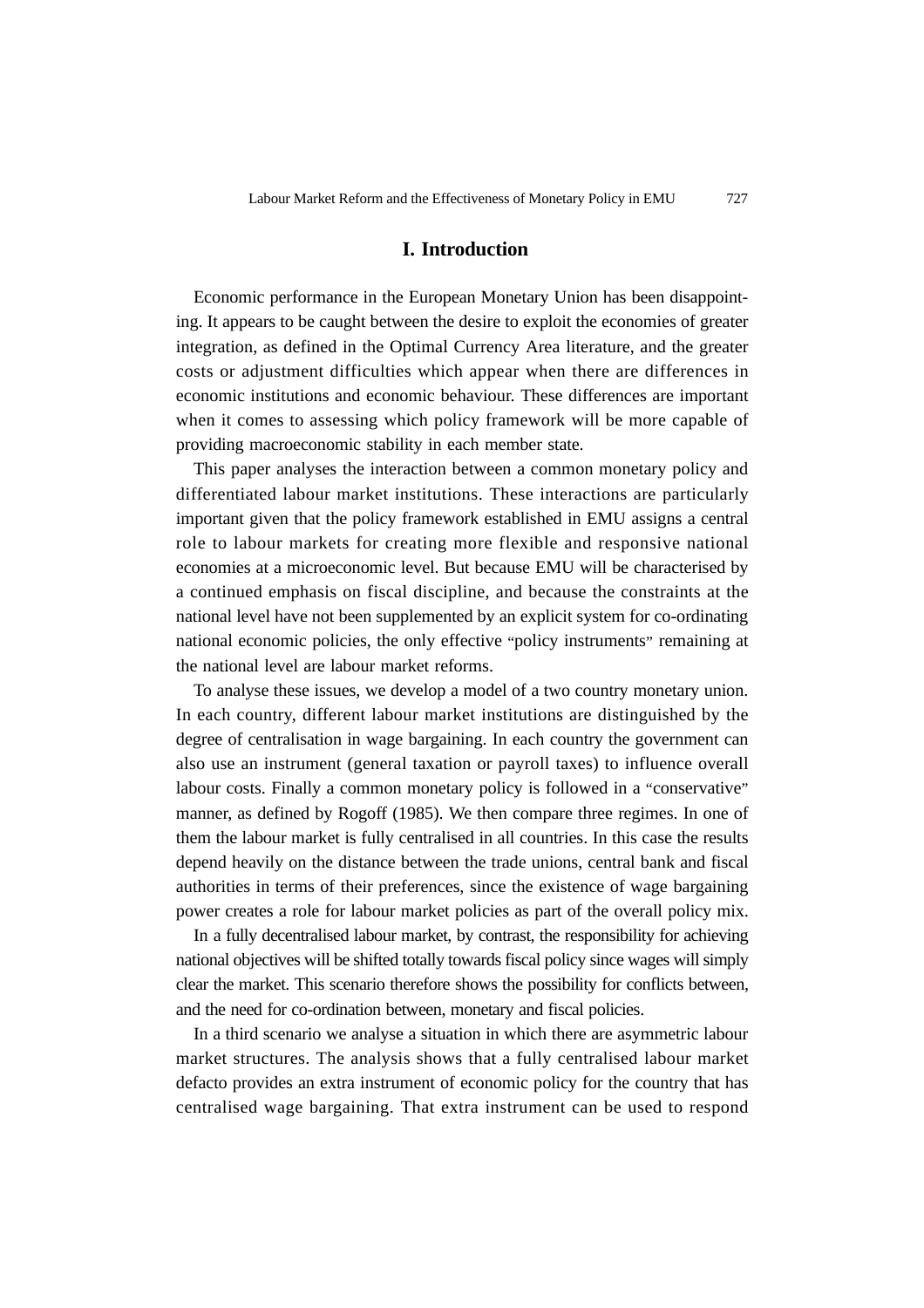asymmetrically to symmetric or asymmetric shocks - in addition to whatever is being done with fiscal policy. Since that option may not be open to the second country, a country with decentralised labour markets would have to produce more active fiscal policies for its own domestic stabilisation, increasing the possibility of conflict with the monetary policy objectives and between countries as it does so. The result, one might suppose, would be worse outcomes for one, if not both countries. Our analysis therefore shows one way in which structural asymmetries matter; and also that, in the presence of such asymmetries, greater coordination between economic policies may be necessary if we are to achieve macroeconomic stability.

Others have looked at the general question of how a monetary union might affect wage bargaining and hence market flexibility and performance. Recent papers of this kind include Cukierman and Lippi (2001), Sibert and Sutherland (2000), Grüner and Hefeker (1999), or Soskice and Iverson (1998). But in each case the market structures have been kept fixed; and none of these papers has asked the question of what incentives actually exist for reforming the labour markets.

In this paper we focus on that question directly: given monetary union, how might different market structures and/or different degrees of market flexibility affect economic performance in the member countries? This is an important issue because it allows us to explore what incentives may (or may not) exist for undertaking structural reforms in Europe's labour markets.<sup>1</sup> There is some consensus that such reforms are necessary - but none, it seems, on whether they are likely or what the outcomes would be. Calmfors (1998, 2001) argues that such reforms are unlikely to happen; but Sibert (1999) and Sibert and Sutherland (2000) suggest they are more likely to happen than not. To some extent, we can resolve that disagreement by focussing on the different incentives involved. We show that a lack of reform is actually more likely, at least if there are some asymmetries between labour market structures when you start. This applies irrespective of the fiscal and monetary policy arrangements, and whatever the number of unions or the inflation aversion of those unions. In that regard we generalise on earlier work.

<sup>&</sup>lt;sup>1</sup>It has long been argued that structural reforms in the labour markets are necessary for a successful EMU (Delors Committee, 1989). That argument has been based mainly on empirical and analytic evidence of a negative relationship between real wage rigidities and economic performance: Bruno and Sachs (1985), Nickell (1997). What matters therefore, is whether those rigidities are likely to get removed by monetary integration; or whether they are more likely to get preserved or extended. This paper shows that the latter is more likely. For other studies which support this point of view, see Agell (1999); Van Bergeijk (1999), or Krueger (2000).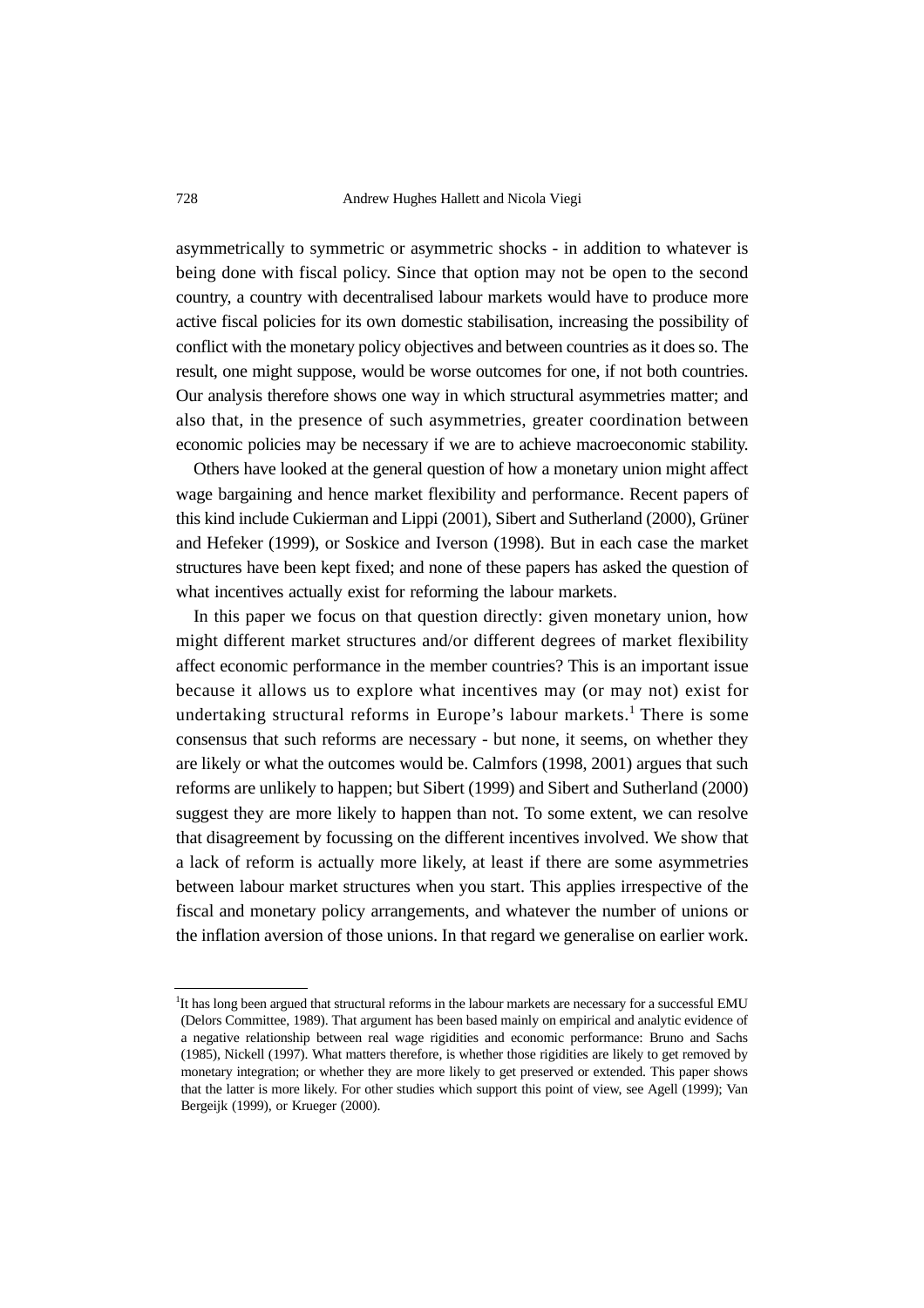# **II. The Model**

### **A. Our Point of Departure**

Structural asymmetries are only relevant if the currency union does not produce structural convergence at a reasonable speed. Some have argued that convergence may come about because economic structures are endogenous (Frankel and Rose, 1998). In that connection, Anderson et al (2000) have found that monetary integration in Europe has been changing labour market structures and inducing wage convergence, albeit on a fairly small scale. A recent paper by Hughes Hallett and Piscitelli (2002) however, points out that business cycle models imply integration may have the opposite effect: it will promote greater convergence among economies that are small and stable, that have similar industrial structures, and where little integration has taken place. But it will create divergence among economies that are more volatile than the rest of the group, or where a lot of integration and trade dependence is already in place.

On the other hand, the strategic arguments point to continued rigidities. Calmfors (1998, 2001) argues that, although money-wage flexibility may be greater within the union, labour market reforms are less likely to implemented if they are linked to a time consistency. Since monetary union has been constructed as a vehicle for solving that kind of problem, there will be less need for such reforms once inside the union – and less desire for them since governments, having lost control of monetary policy, and to some extent fiscal policies via the Stability Pact, will be limited in the instruments they may use to stabilise their own economies. This argument is also used by Burda (1998) and Riboud et al (2002) who point out that most countries have in fact adopted the least flexible labour market practices in the EU when joining. Thus, if it is not too costly in terms of performance, most governments are likely to want to retain some restrictions in their labour markets so that they can have come instruments (e.g. pay roll taxes, minimum wages, employment protection) with which to stabilize domestic employment and wages.

Against that, Sibert (1999) and Sibert and Sutherland (2000) argue that the presence of asymmetric shocks could modify this conclusion since countries will have an incentive to develop new measures to counter such shocks once the ability to adjust exchange rates has been lost. We test a proposition of exactly that kind in this paper and find that, if the replacement mechanisms lead to an asymmetry in structures, then we can get the opposite result. That then supports the Calmfors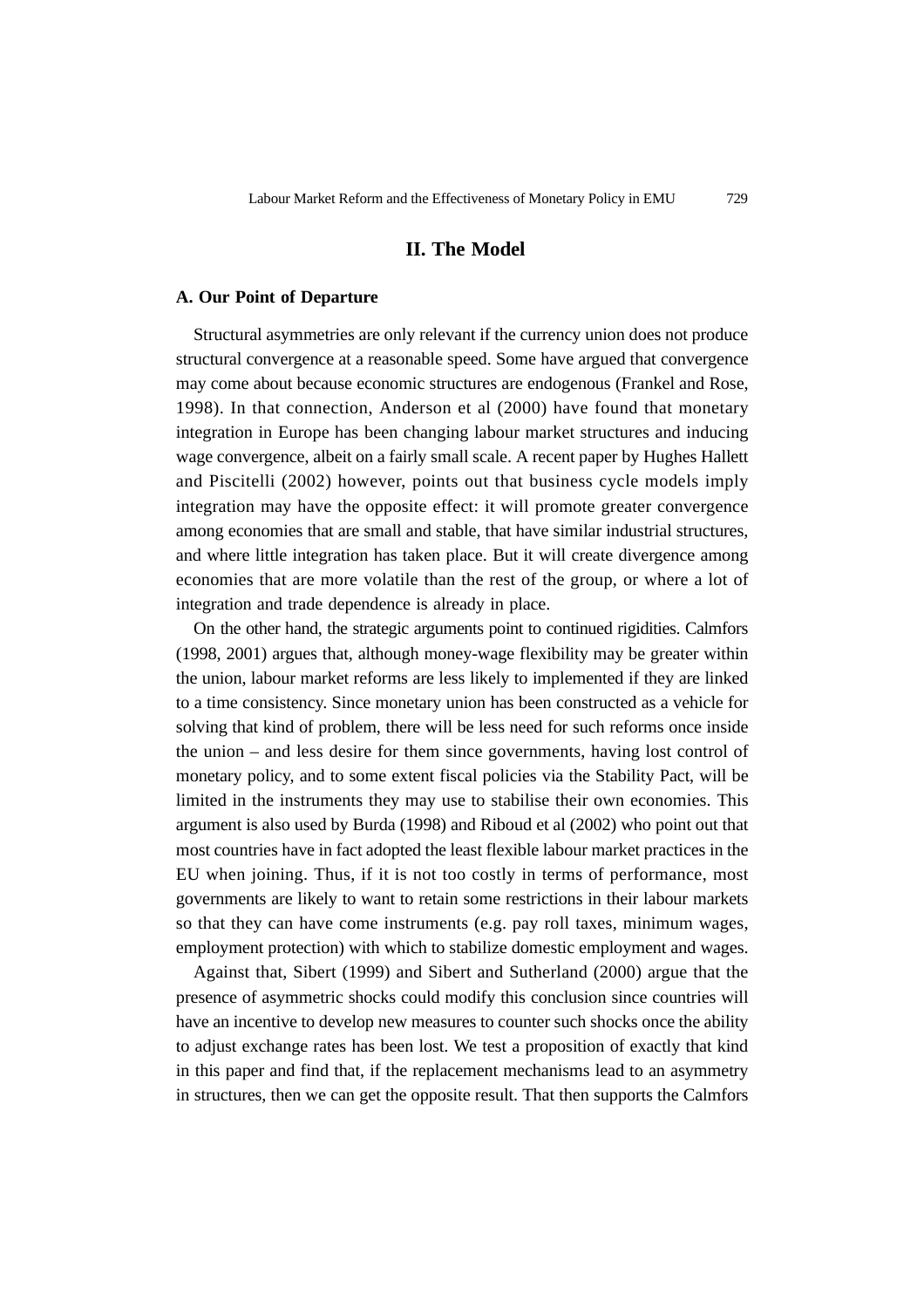conjecture more than it does the Sibert-Sutherland one.

### **B. Monetary Policy**

We start with a model with a single monetary policy which is set to fix the level of prices for the union as a whole. That policy will be derived by minimising a generic quadratic objective function, of the form:

$$
\frac{minL}{\pi} = \frac{1}{2} [(\pi)^2 + \gamma (y_a - k)^2]
$$
 (1)

where  $\gamma \ge 0$  is the relative importance, in the Central Bank's view, of stabilising output levels across the union as a whole. So  $y_a$  is the average level of output in the union, with target value  $k^2$ :

$$
y_a = \frac{1}{2}(y_1 + y_2) = \pi - \frac{1}{2}(w_1 + w_2) - \frac{1}{2}(t_1 + t_2) + \frac{1}{2}(e_1 + e_2)
$$
 (2)

This relationship constrains the minimisation of (1). We assume that the ECB's monetary policy controls inflation directly; that wages  $(w_1, w_2)$  are set nationally on the basis of the domestic labour market institutions; and that fiscal policy variables,  $(t_1, t_2)$ , are defined as net tax revenues in countries 1 and 2 respectively.

So  $t_i$  < 0 means a fiscal deficit in country *j*. Likewise  $(e_1, e_2)$  represents the supply shocks to those two countries. Those shocks will have the usual properties of zero mean and constant variance.

This aggregate supply function is just a multicountry version of the supply function popularised in this literature by Barro and Gordon (1983), Rogoff (1985), or Alesina and Gatti (1995). Indeed since wages will be set as a function of expected inflation - the function itself depending on the labour market institutions at hand - equation (2) is simply a standard union-wide supply function, extended to include fiscal policy in the manner of Debelle and Fischer (1994). Hence  $(w_1+w_2)$  transmits the effects of expected inflation  $\pi^e$ . But, because of the timing issue described below, wages will actually be set ahead of the determination of  $y_a$ . That means  $\pi^e$  will be what the wage setters (or private sector) expect, at the

<sup>&</sup>lt;sup>2</sup>For two different justifications for the presence of  $k > 0$ , see Persson and Tabellini (1990); and Woodford (1999). Blinder (2000), however, argues that  $k > 0$  is a realistic interpretation of what Central Banks actually do. But notice that, if k=0, the problem just simplifies to one of resolving a conflict between output stabilisation and inflation stabilisation, driven now by the difference in priorities at the Central Bank and fiscal authorities. All our results would go through unscathed. So  $k > 0$  is an unimportant assumption.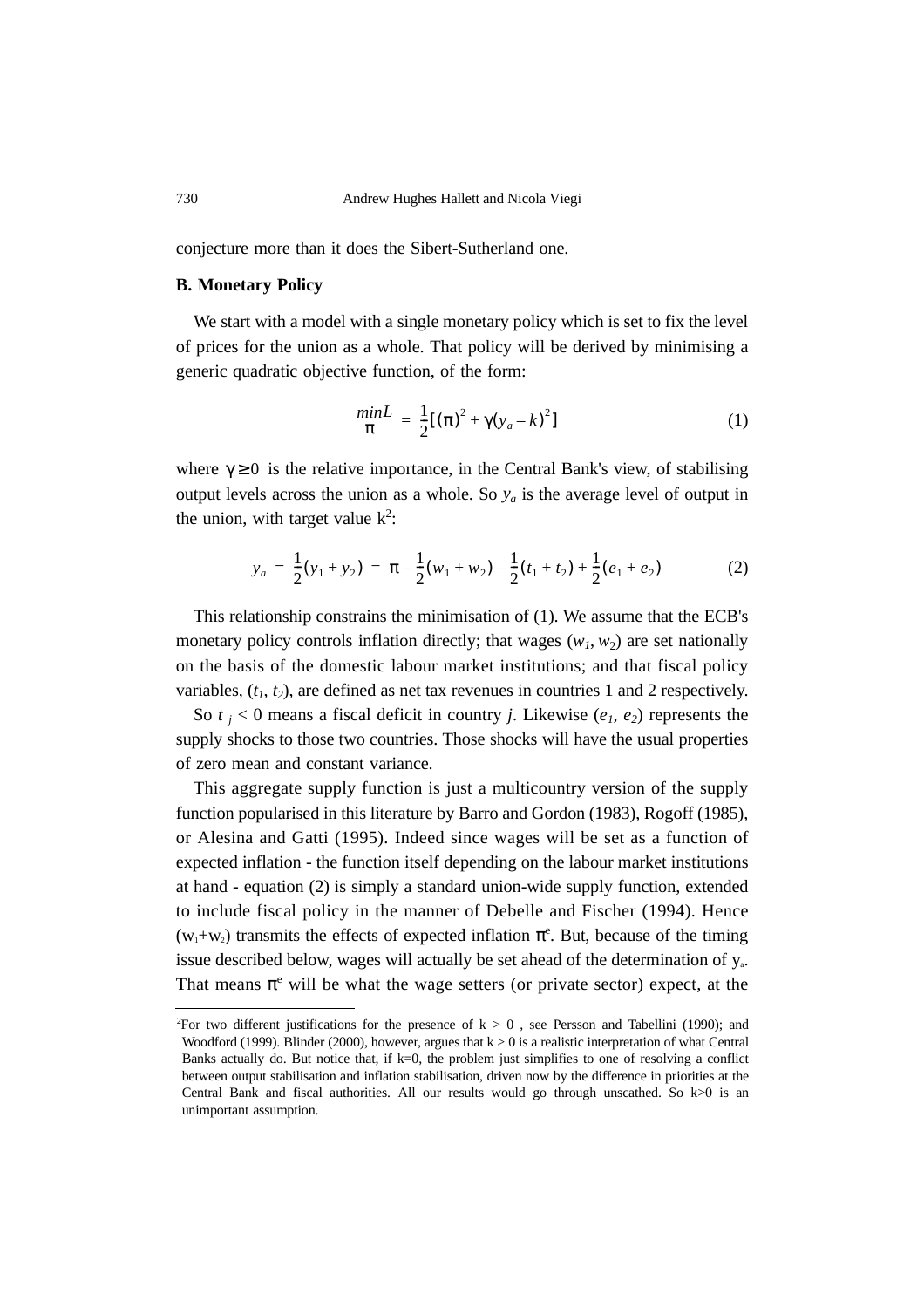beginning of the period, for inflation at the end of that period: i.e.  $\pi_t^e = E(\pi_{t+1} | I_t)$ , where  $I_t$  is the information available at the start of period t. That means our supply function is, in fact, a simple variant of the New-Keynesian Phillips curve model which emphasises forward looking behaviour in wage and price setting (see Roberts, 1995). And, as such, it incorporates the microfounda-tions of monopolistic competition between firms, staggered wage-price setting of Calvo contracts, and quadratic adjustment costs. Optimal wage setting would then produce a relationship like (2); see Rotemberg and Woodford (1998).<sup>3</sup>

#### **C. Wages and Fiscal Policy**

Wage changes in this model represent the expected changes in production costs. We assume that wage bargainers determine their desired level of wage inflation in each of the three labour market regimes studied below; and that they do so on the basis of what they expect to be the outcomes (in terms of inflation and employment) of whatever monetary and fiscal policies the Central Bank and fiscal authorities can be expected to choose in their own interest. This means we have a hierarchical game in which independent monetary and fiscal authorities play a Nash game among themselves, while playing a Stackelberg game with respect to the wage setters. This step ensures that the Central bank is fully independent in setting its policy: instrument independence in fact. Target independence is also implied since the Bank sets its own objectives, including the relative priorities γ.

The two governments, however, may well be interested in their own output levels and the differences between them<sup>4</sup>:

$$
y_d = \frac{1}{2}(y_1 - y_2) = -\frac{1}{2}(w_1 - w_2) - \frac{1}{2}(t_1 - t_2) + \frac{1}{2}(e_1 - e_2)
$$
 (3)

<sup>&</sup>lt;sup>3</sup>Note that the output variables  $y_a$ , and  $y_1$  and  $y_2$  in what follows, will be measured as deviations from their natural rates. Hence the signs in (2). The fiscal variables can also be converted, at some complication to the algebra, to deviations from their expected values if fiscal policy is expected to have only temporary effects (Demertzis et al, 1999). And, finally, wages will be measured in terms of their growth rates net of the long run trend in productivity growth in order to match the measurement of y as a deviation from its natural rate. These definitions must be kept in mind in what follows.

<sup>4</sup> This technique of dividing the analysis up between the sums and the differences of national outputs is due to Aoki (1976). It has the advantage of distinguishing clearly the policy domains of the different actors: the ECB targets the European averages, while the national governments and national unions target the national levels. Thus, no decision maker in our story actually targets yd directly, although they may well be interested in regional convergence in practice since the inflation-output performance of the unions as a whole will be influenced by the distribution of demand as well as its level (Hughes Hallett, 2000).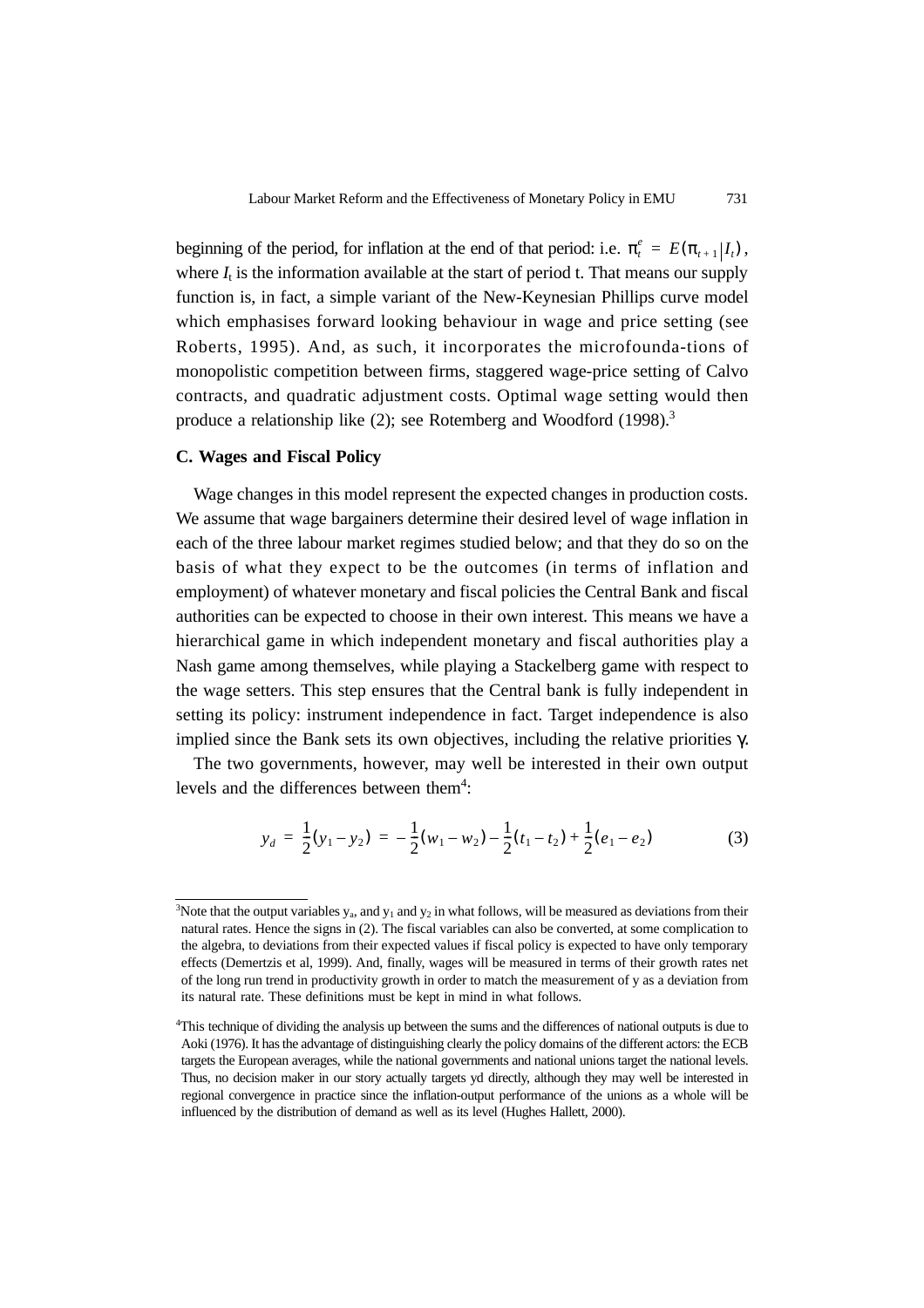This expression for the difference in income levels makes clear that, if shocks are asymmetric, then asymmetries in the labour markets or in fiscal policy could be used to reduce the differences between countries.

# **D. The Timing of Decisions**

The moves of our policy game are as follows: first unions, or individuals, set wages; then shocks occur; and finally monetary and fiscal authorities set their instruments in a non cooperative manner. Consequently, the ECB maximises (1) subject to (2), while the two fiscal authorities maximise their own national objective functions using their own fiscal instruments;

$$
\frac{minL_j}{t_j} = \frac{1}{2} [(\pi)^2 + (t_j)^2 + \beta (y_j - k)^2]
$$
 (4)

for  $j = 1, 2$ , subject to the same national supply functions that underlie (3). The parameter  $\beta > 0$  determines the importance, as the governments see it, of output stabilisation relative to inflation control or public deficit control. Minimising (1) and (4) for *j=1, 2*, *conditional* on the wages set according to whichever labour market regime is in place, now yields a sequence of three optimal reaction functions - one for each player:

$$
\pi = \frac{\gamma}{1+\gamma} \left[ \frac{1}{2}(w_1 + w_2) - \frac{1}{2}(t_1 + t_2) + k - \frac{1}{2}(e_1 + e_2) \right], \text{ and } (5)^5
$$

$$
t_j = \frac{\beta}{1+\beta} [\pi - w_j - k - e_j] \quad \text{for } j = 1, 2.
$$
 (6)

Solving this system of three equations in three unknowns, we have:

$$
\pi = \frac{\gamma}{1 + \gamma + \beta} \left[ \frac{1}{2} (w_1 + w_2) + k - \frac{1}{2} (e_1 + e_2) \right]
$$
(7)

<sup>&</sup>lt;sup>5</sup> Notice that increases in either deficit,  $t_j < 0$  for  $j = 1, 2$ , will increase inflation. This explains why each government, as well as the central bank, will be concerned with inflation. However to keep things simple we have assumed that both governments and the Central Bank agree on the same targets for inflation (zero) and the stabilised level of national incomes (k). It is possible to relax those assumptions (in particular, that everyone adopts the same value of  $k$ ), but at the cost of complicating the expressions for the optimal decisions and obscuring the message of the paper. So we have not done it here.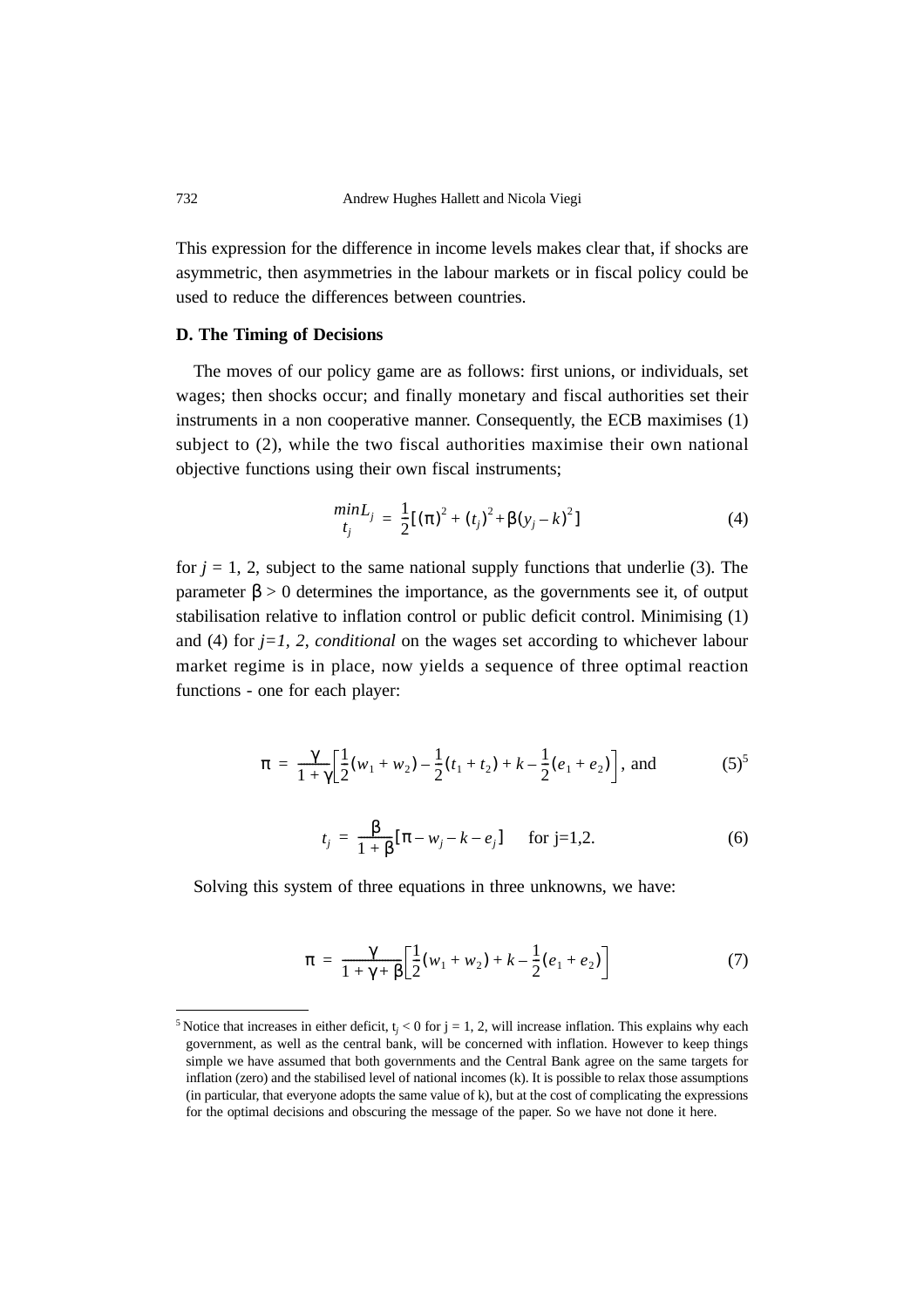Labour Market Reform and the Effectiveness of Monetary Policy in EMU 733

$$
t_1 = -\frac{\beta}{1 + \beta + \gamma} [w_1 + k - e_1] + \frac{\beta}{1 + \beta + \gamma} \left[ \gamma \frac{(w_1 - w_2)}{2} + \gamma \frac{(e_1 - e_2)}{2} \right] \tag{8}
$$

$$
t_2 = -\frac{\beta}{1 + \beta + \gamma} [w_2 + k - e_2] - \frac{\beta}{1 + \beta + \gamma} \left[ \gamma \frac{(w_1 - w_2)}{2} + \gamma \frac{(e_1 - e_2)}{2} \right] \tag{9}
$$

The equilibrium which emerges from equations (7) - (9) therefore depends on the wage formation mechanism present in each country. We analyse our three labour market regimes next. But like others working in this area, we do not include an explicit budget constraint in our model. Instead we constrain fiscal policy by placing explicit penalties on the use of fiscal policy, see (2.4). Standard theory would then produce a feedback rule, in the context of the sequential decision making of our model, which satisfies the sufficient conditions required for long term solvency and the "cash in advance" constraint (Canzoneri et al, 2001).

# **III. Regime One: Non Cooperation with Decentralised Labour Markets**

### **A. The Optimal Policies:**

In our model workers move first, setting a one period wage contract before any shocks appear and before fiscal and monetary policies are set. However, in this regime, the labour markets are identical and atomistic. Therefore increases in nominal wages, adjusted for productivity growth, will be set such that they equal the inflation rate expected at the beginning of each period,

$$
w_j = \pi^e \tag{10}
$$

Assuming rational expectations, substituting equations (10) into (7), (8) and (9), and solving out, we obtain the expected rates of wage and price inflation:

$$
w_j = \pi^e = \frac{\gamma}{1 + \beta} k \tag{11}
$$

Substituting these equilibrium values into the reaction functions of the policy makers, we obtain the actual levels of inflation and taxation for the two countries: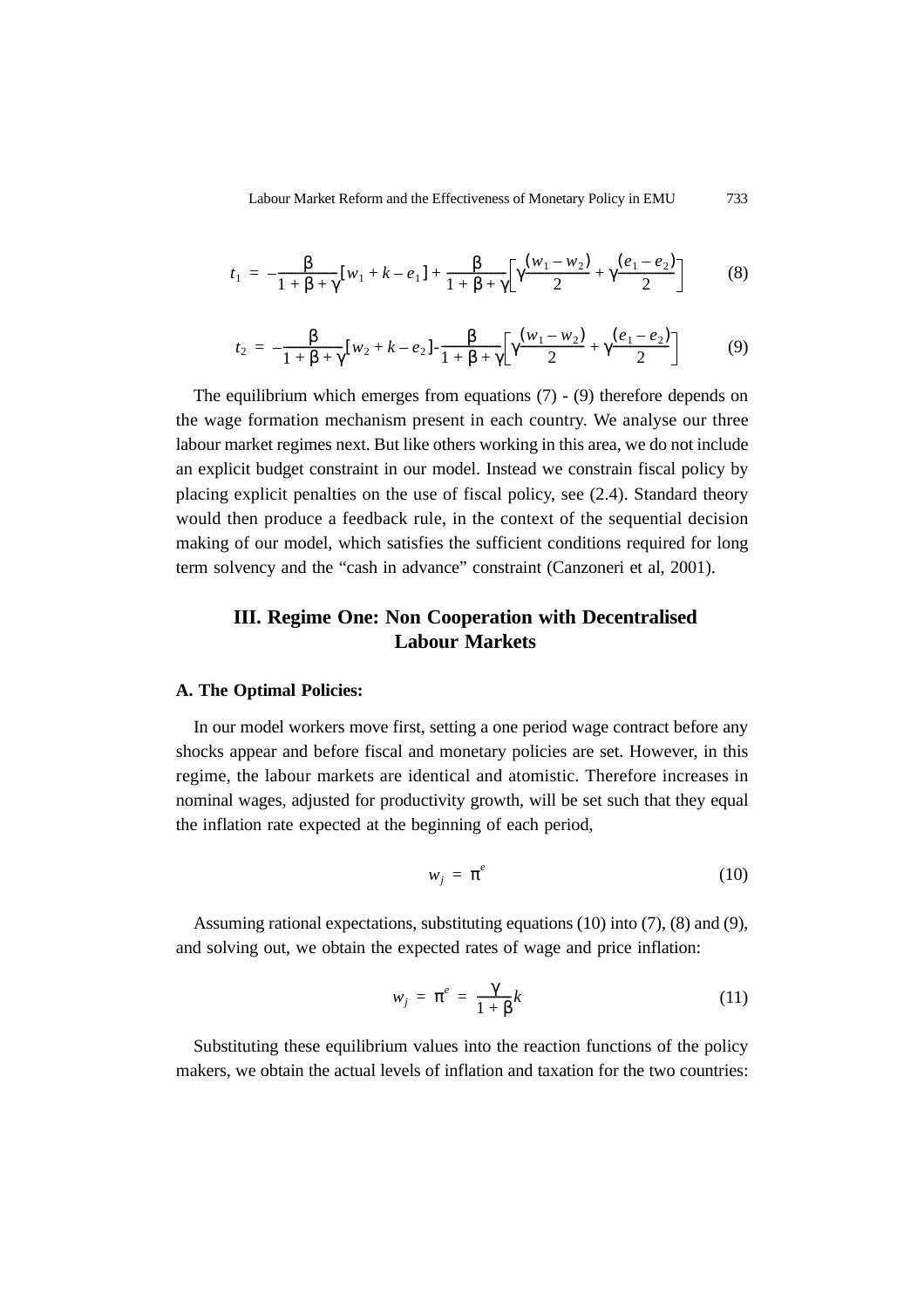734 Andrew Hughes Hallett and Nicola Viegi

$$
\pi = \frac{\gamma}{1+\beta}k - \frac{\gamma}{1+\beta+\gamma}\frac{(e_1+e_2)}{2} \tag{12}
$$

$$
t_j = -\frac{\beta}{1+\beta}k + \frac{\beta}{1+\beta+\gamma}e_j + \frac{\beta}{1+\beta+\gamma}\left[\gamma\frac{(e_j-e_i)}{2}\right] \quad j=1, 2 \quad (13)
$$

This will give an average level of income equal to:

$$
y_a = \frac{\beta}{1 + \beta} k + \frac{1}{1 + \beta + \gamma} \left[ \frac{(e_1 + e_2)}{2} \right]
$$
 (14)

This is the output level targeted by the Central Bank, and is a function of the average supply shocks. The difference in output levels, however, is given by

$$
y_d = \frac{1 + \gamma(1 - \beta)}{1 + \beta + \gamma} \left(\frac{e_1 - e_2}{2}\right).
$$
 (15)

#### **B. Absolute vs. Relative Stabilisation**

The outcomes of this scenario show that the policy makers actually need to deal with two different stabilisation problems at once. Equations (12) and (14) show that inflation and aggregate output (employment) are subject to an absolute stabilisation problem: the larger and more similar are the domestic shocks, the more variable and difficult to control those two variables become.

Equation (15) meanwhile shows that the more similar the shocks, the smaller the differences in regional incomes and the smaller the need for regional stabilisation. But the larger and more dissimilar the shocks, the greater the relative stabilisation problem to be resolved. It would be natural then, in a world with a single monetary policy, to assign that policy to stabilising the aggregate economy  $(y_a, \pi)$  and the absolute stabilisation problem); and to allocate the remaining national policies ( $t_1$  and  $t_2$ ) to resolving the relative or regional stabilisation problems. However that may not always be possible. The tax reaction functions in (13) contain both absolute stabilisation terms (the term in  $e_i$ ) and relative stabilisation terms (the term in  $e_i - e_i$ ). Consequently fiscal policies can only be active, to the benefit of the domestic economy, if there are no foreign shocks ( $e_i \rightarrow$ 0) or if the foreign shocks oppose and reinforce domestic shocks ( $e_i$  and  $e_i - e_i$ . share signs), and when monetary policy is to some extent output stabilising ( $\gamma \neq 0$ ).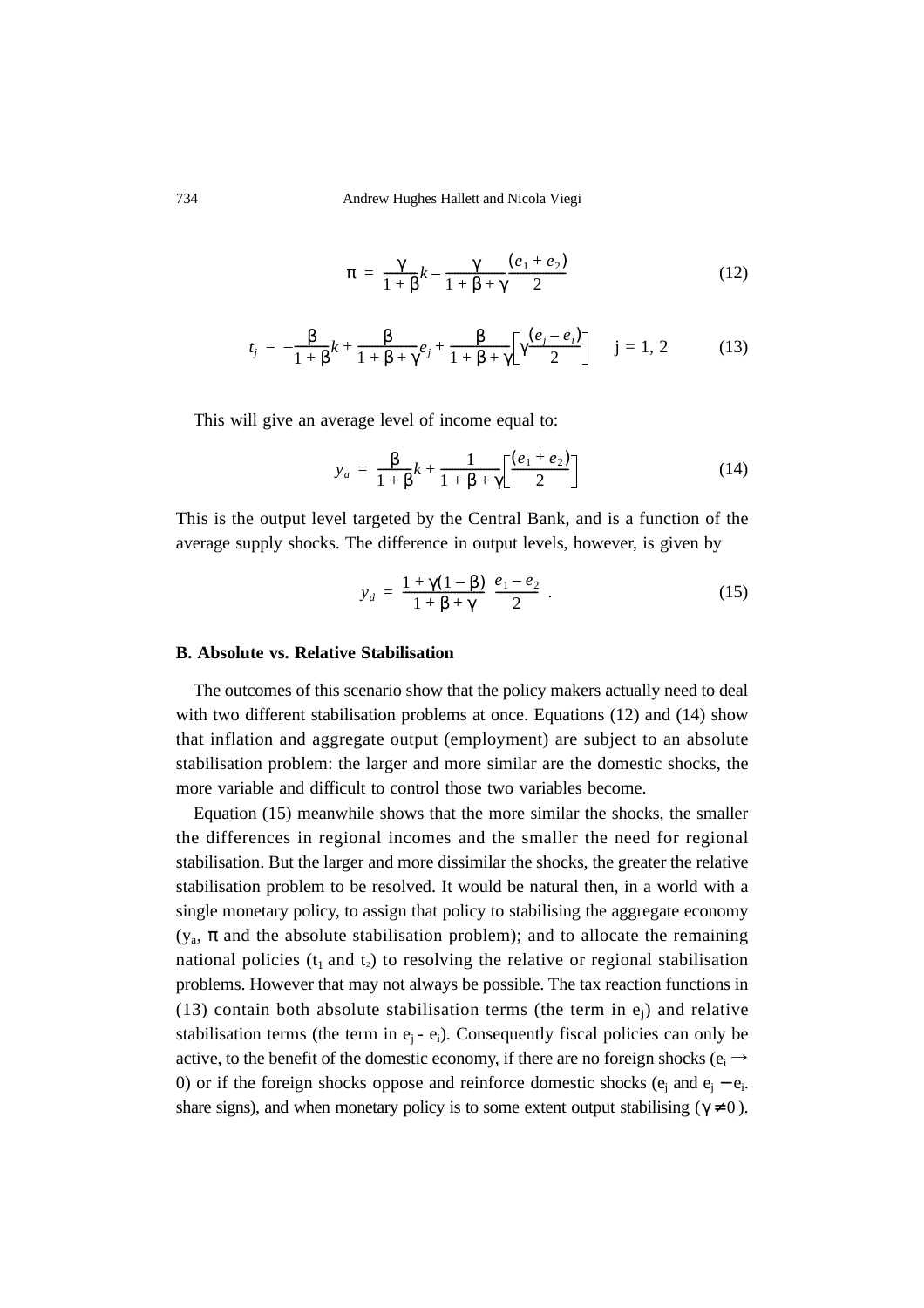But if the domestic shocks are small, or the differences between domestic and foreign shocks are only small, then fiscal policies would not be used for stabilisation purposes.

This model therefore supports the proposition that monetary policy should be allocated to absolute stabilisation ("Keynesian" smoothing around the cycle), and fiscal polices to regional stabilisation and certain supply side measures<sup>6</sup>. But this intuition may not always work. For example, if monetary policy suffered from too much inertia or was not responsive to output disturbances, or if the shocks are too large or reinforcing, then monetary policy may not be able to deal with the absolute stabilisation problem. In that case, fiscal policy would have to become more active to deal with two different problems at once (i.e. both relative and absolute stabilisation). But fiscal policy may not be able to do that if  $e_i > e_i > 0$ . Or if  $e \approx 0$  and  $e_i > 0$  is large; or if the fiscal policies are constrained through the stability pact; or if  $e_i > e_i$  are both significant but β is small. To prevent instrument overload in any of these cases, policy makers will naturally want to look elsewhere for an additional instrument. Interventions in the labour market are the obvious candidate.

# **C. Overall Performance:**

Performance in this regime may be evaluated through the expected loss function or welfare indicator for each country. The Central Bank's expected loss function is given by (1). This implies

$$
E(L) = \frac{\gamma(1+\gamma)}{2} \left[ \frac{1}{(1+\beta)^2} (k)^2 + \frac{1}{4(1+\beta+\gamma)^2} (\sigma_1^2 + \sigma_2^2 + 2\rho \sigma_1 \sigma_2) \right]
$$
 (16)

Meanwhile at the national level we have  $y_1 = y_a + y_d$  and  $y_2 = y_a - y_d$ ; and hence:

$$
y_1 = \frac{\beta}{1 + \beta} k + \frac{1}{(1 + \beta + \gamma)} e_1 + \frac{\gamma (1 - \beta)}{(1 + \beta + \gamma)} \left(\frac{e_1 - e_2}{2}\right)
$$
(17)

$$
y_2 = \frac{\beta}{1 + \beta} k + \frac{1}{(1 + \beta + \gamma)} e_2 + \frac{\gamma (1 - \beta)}{(1 + \beta + \gamma)} \left(\frac{e_2 - e_1}{2}\right)
$$
(18)

The corresponding "generic" loss function, representing the interests of the

<sup>6</sup> See Taylor (2000).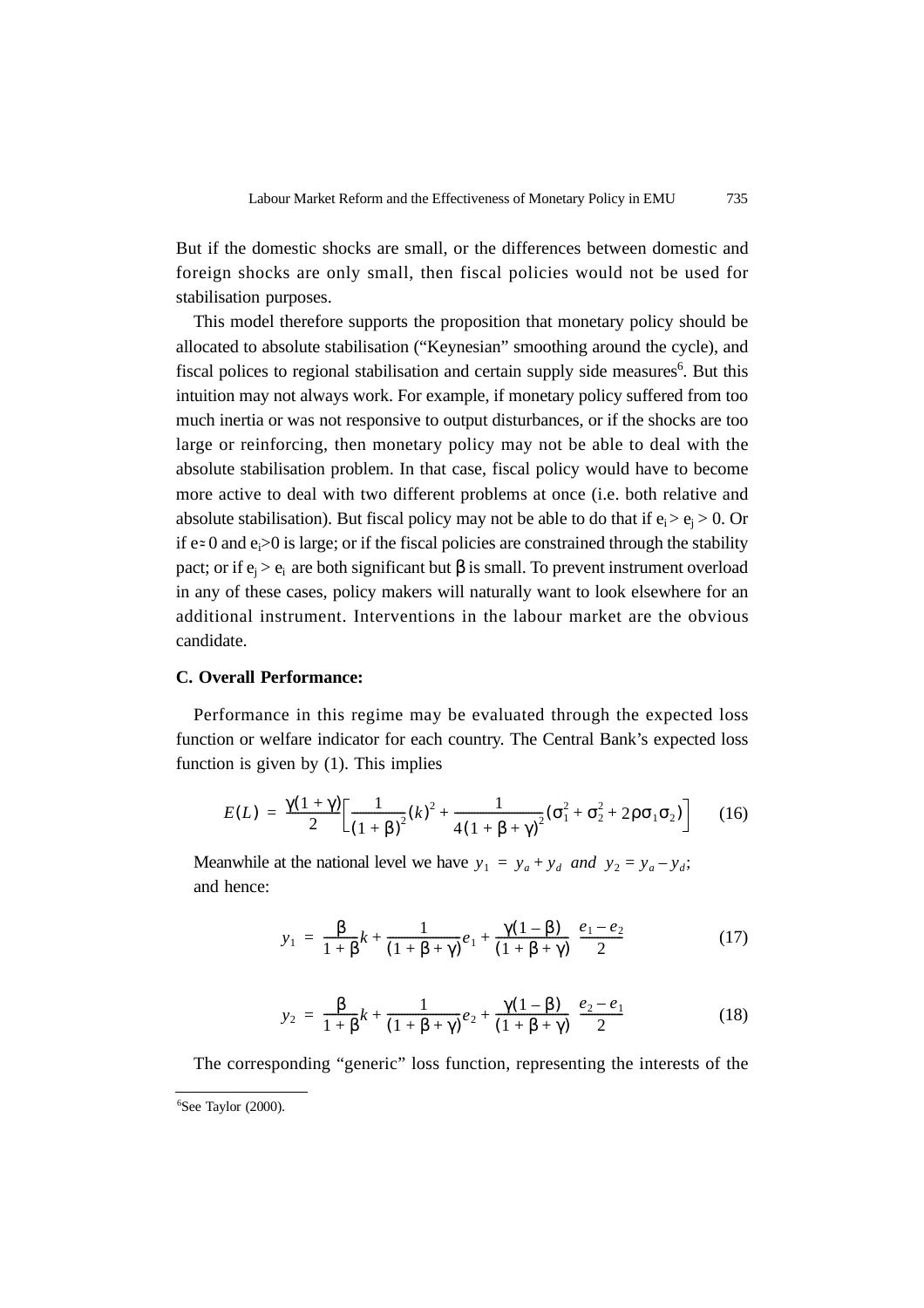median voter in each country, would be<sup>7</sup>:

$$
LP_j = \frac{1}{2} [(\pi)^2 + (t_j)^2 + \lambda (y_j - k)^2] \quad j = 1,2
$$
 (19)

This implies that the welfare losses in each economy are:

$$
E(LP_j) = \frac{1}{2} \left[ \frac{\gamma^2 + \beta^2 + \lambda}{(1 + \beta)^2} k^2 + A\sigma_j^2 + B\sigma_1^2 + 2C\rho\sigma_j\sigma_i \right]
$$
(20)

where

$$
A = \left(\frac{1}{1 + \beta + \gamma}\right)^{2} \left[\frac{\gamma^{2}}{4} + \frac{\beta^{2}(2 + \gamma)^{2}}{4} + \frac{\lambda(2 + \gamma + \gamma\beta)^{2}}{4}\right]
$$

$$
B = \left(\frac{1}{1 + \beta + \gamma}\right)^{2} \frac{\gamma^{2}}{4} [1 + \beta^{2} - \lambda(1 - \beta)^{2}]
$$

$$
C = \left(\frac{1}{1 + \beta + \gamma}\right)^{2} \frac{\gamma}{2} [\gamma + \beta^{2}(\gamma + 2) + 2\lambda(1 - \beta)(1 + \gamma(1 - \beta))]
$$

Inspection of equation (20) shows that membership of a monetary union affects the overall performance of each individual economy to the extent that each has to absorb the disturbance caused by the transmission of foreign shocks ( $\sigma_i^2$  in (20)), as well as the disturbances caused by their own shocks ( $\sigma_j^2$  in (20)). But the extent to which one has to share in that pain depends on the correlation between shocks (ρ), on the monetary policy responses (γ), and on the degree of fiscal activism (β). Only when monetary policy is responsive to output fluctuations ( $\gamma \neq 0$ ), do foreign shocks, and their correlation with the domestic shocks, actually play a role.

<sup>&</sup>lt;sup>7</sup>In this formulation  $\lambda$  may be equal to  $\beta$ , the governments' relative priority. Or it may be equal the relative priority of the electorate's median voter: λ. Demertzis et al (1999) emphasise the importance of this distinction. But, for our purposes, the important point is that (19) represents the loss functions that emerge when individual consumers maximise their intertemporal utility and then governments aggregate those utilities in order to determine their best policy choices. The difference is only that we allow β to differ from the median voter's  $\lambda$  in order to reflect the possible differences between the governments immediate priorities and those implied by the smoothing and aggregation of consumers' utilities through the electoral process - in which  $\beta$  is chosen as an optimal function of the individual consumers preferences. This is taken from Tirole's (1994) agency theory: a "multiheaded" government provides checks and balances to control the private interests of any one set of decision makers. It is also the approach taken in political science: see Clark and Hallerberg (2000).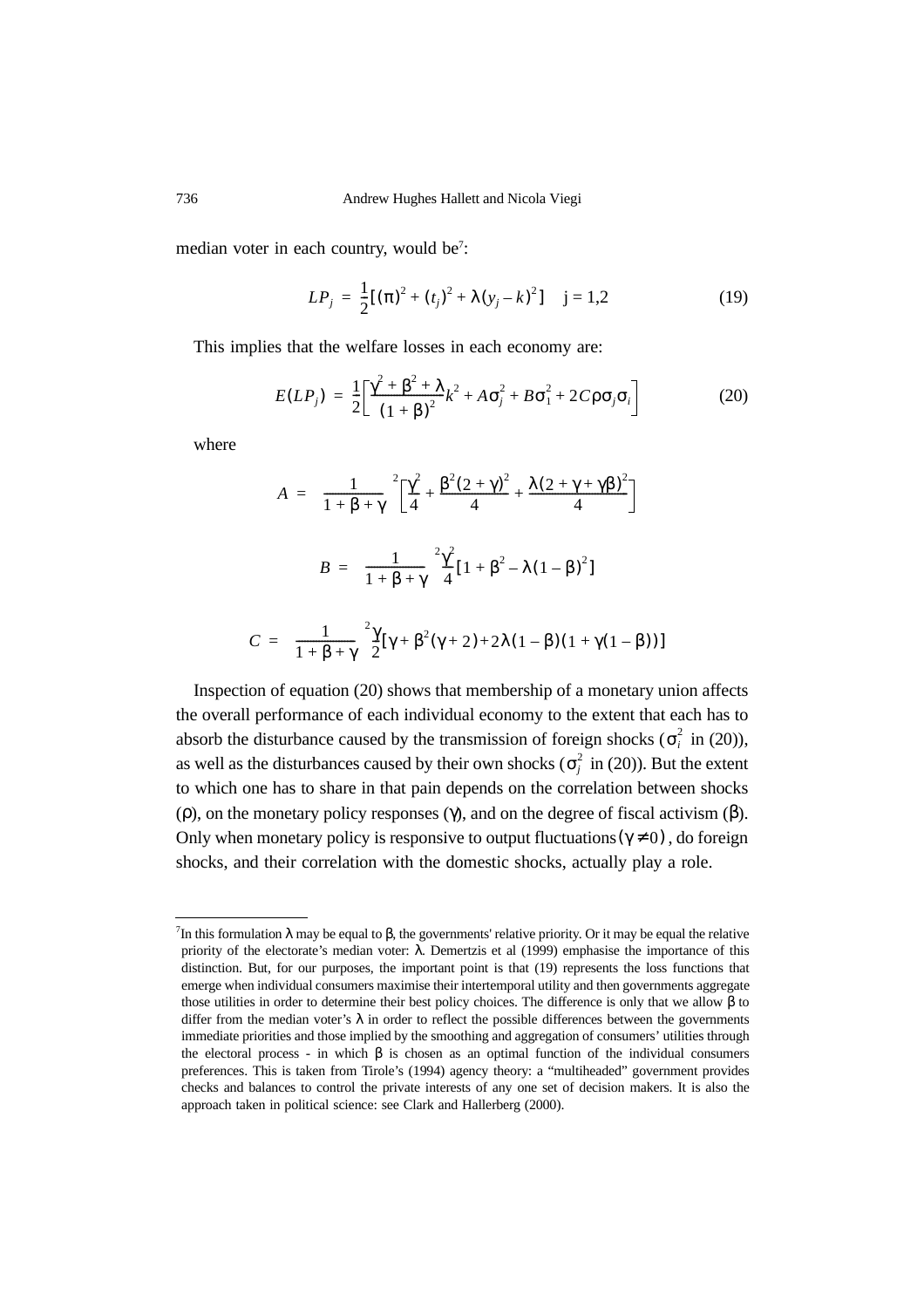# **IV. Regime 2: Non Cooperation with Two Centralised Unions**

We now switch to our second regime. Monetary union is still in place, but we now assume that both countries have a single centralised union - and that national wages will be set according to the objectives of those unions. This is again a symmetric regime. Both countries have the same wage bargaining arrangements.

#### **A. Optimal Policies and Output Volatility**

Because the hierarchical structure of the game has not changed, the Central Bank and governments have the same reaction functions as before:

$$
\pi = \frac{\gamma}{1 + \gamma + \beta} \left[ \frac{1}{2} (w_1 + w_2) + k - \frac{1}{2} (e_1 + e_2) \right]
$$
 (21)

$$
t_j = -\frac{\beta}{1 + \beta + \gamma} [w_j + k - e_j] + \frac{\beta}{1 + \beta + \gamma} \left[ \frac{\gamma}{2} (e_j - e_i) \right]
$$
(22)

However, centralised wage bargains now determine the wage rate at the beginning of each period. We assume that each union aims for full employment and to preserve the growth of real wages in line with productivity, as set out in the following objective function:8

$$
\frac{min\,LU_j}{w_j} = \frac{1}{2}E[(w_j - \pi)^2 + \delta(y_j - k)^2]
$$
\n(23)

Employment objectives like these translate into output stabilisation in our framework.9 So this regime is the first in which wages (or interventions in the

<sup>8</sup> See Holden (2000); Danthine and Hunt (1994). Recall that Section 2 defined (real) wages as a deviation from the long run trend in productivity growth. We could have included an additional linear term here, as Cukierman and Lippi (2001) do, of  $+2q(w-\pi)$  to reflect the desire for higher growth in nominal wages. But it is easy to see that such an objective function can always be reformulated as (23) where the implicit target path for real wages now becomes the trend productivity growth rate less q. So a linear penalty term is equivalent to increasing the target level of real wage increases above trend productivity by a fixed amount (assuming q<0, as in Cukierman and Lippi). But whether this makes our trade unions more or less conservative with respect to inflation, also depends on how large  $\delta$  is. And (23) also includes direct penalties on large wage increases. In that respect, (23) generalises on the Cukierman-Lippi formulation. Finally, since the taxes in this model are lump sum, the leading term of (23) represents real "take home" wages.

<sup>&</sup>lt;sup>9</sup>We do not consider the alternative formulation of  $(23)$  in which real wages are used as a supplementary form of monetary policy. This would involve giving the unions an explicit inflation objective; or giving them an explicit opportunity and framework within which they can coordinate with the Central Bank. That is a scenario for a subsequent paper.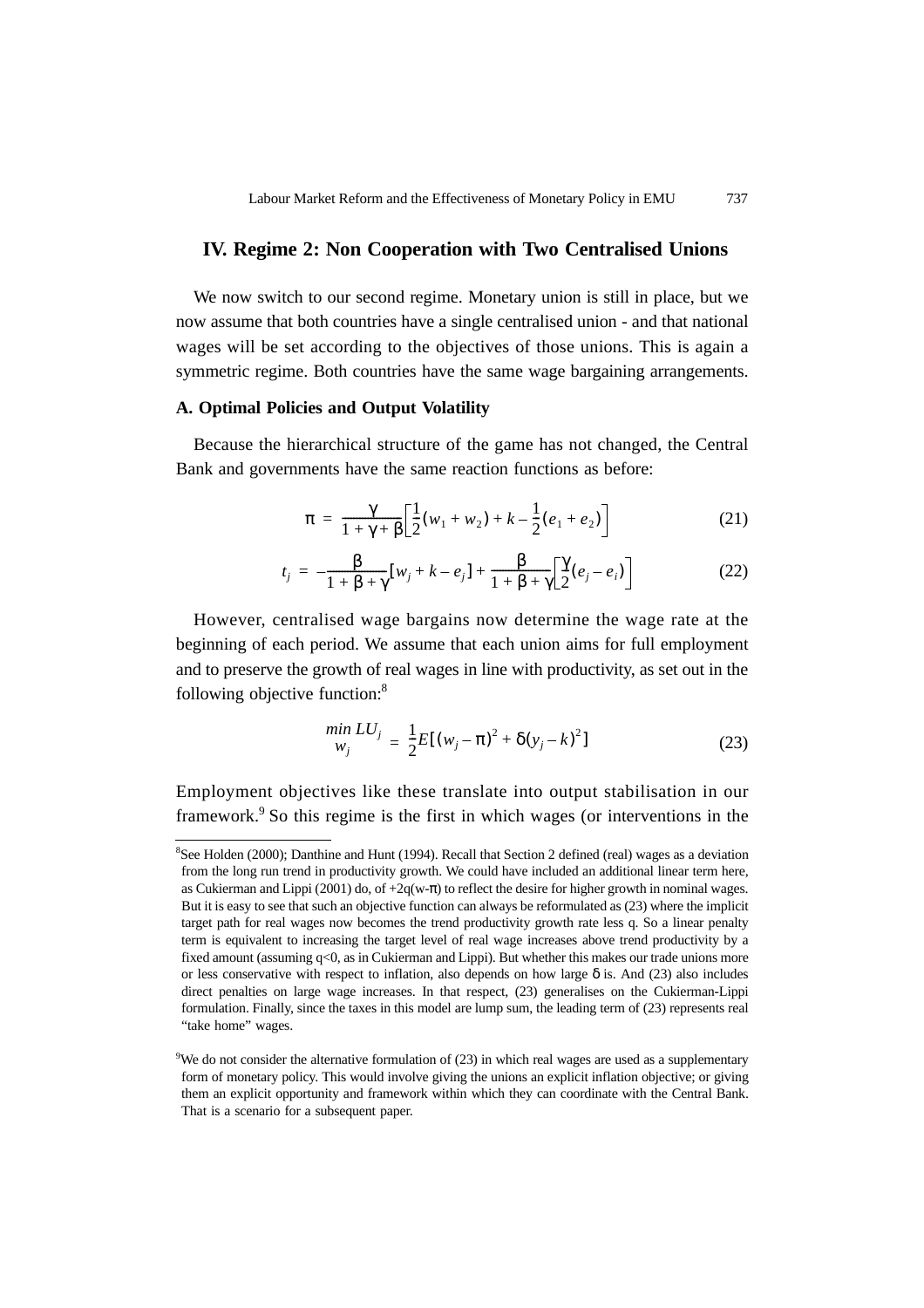labour market) could become an additional policy instrument. Inserting the supply equations, and solving conditional on expected values for taxes and inflation, we have the reaction functions for the unions $10$ 

$$
w_j = \pi^e - \frac{\delta}{1+\delta}(t_j + k) \tag{24}
$$

Next, substituting the three reaction functions  $(21)$  -  $(22)$  into  $(23)$  we obtain

$$
w_j = -\frac{\delta(1+\gamma) + \gamma(1+\delta)}{1+\delta+\beta}k
$$
 (25)

That, in turn, gives the following equilibrium levels of inflation and taxation:

$$
\pi^* = \frac{\gamma}{1 + \gamma + \beta} \Biggl[ \Biggl( 1 - \frac{\delta(1 + \gamma) + \gamma(1 + \delta)}{1 + \delta + \beta} \Biggr) k - \frac{1}{2} (e_1 + e_2) \Biggr] \tag{26}
$$

$$
t_j = -\frac{\beta}{1 + \beta + \gamma} \Biggl[ \Biggl( 1 - \frac{\delta(1 + \gamma) + \gamma(1 + \delta)}{1 + \delta + \beta} \Biggr) k - e_j \Biggr] + \frac{\beta}{1 + \beta + \gamma} \Biggl[ \frac{\gamma}{2} (e_j - e_i) \Biggr] \tag{27}
$$

From these expressions it is clear that the labour market characteristics do not affect the way in which policies react to shocks. This is because wages are set before any shock occurs. In this framework therefore, wages (or more properly wage costs) represent a structural characteristic of the economy and can be used to influence economic policy only in so far as economic policy seeks to reach structural objectives - in this case represented by the parameter k.

### **B. Social Contracts:**

Substituting for  $w_i$ ,  $t_i$  and  $\pi$  from (25), (26) and (27) in (2), allows us to write:

$$
y_a = [\Omega(1 - \Phi) + \Phi]k \tag{28}
$$

 $10$ This reaction function could be misleading, because it implies that a centralised union would always fix real wages below the level of a fragmented labour market. This is true only if we restrict the parameter  $\delta$  to be greater than 0. If we allow  $\delta$  < 0, we can also consider the case in which the unions try to achieve an increase in real wage, i.e. they have a target nominal wage different from the expected inflation and are not inflation averse at all. Although not strictly rational (it violates the second order conditions for a minimum in the Trade Unions loss function), this extension does not change the basic implication of our results: that monetary union increases the power associated with a large, monopolistic union. How this monopoly would be used is an open question. Varying δ allows us to consider both the case where they try to increase the real wage for their own members ( $\delta \le 0$ ), and the case in which they stabilise employment in the social interest:  $\delta > 0$ .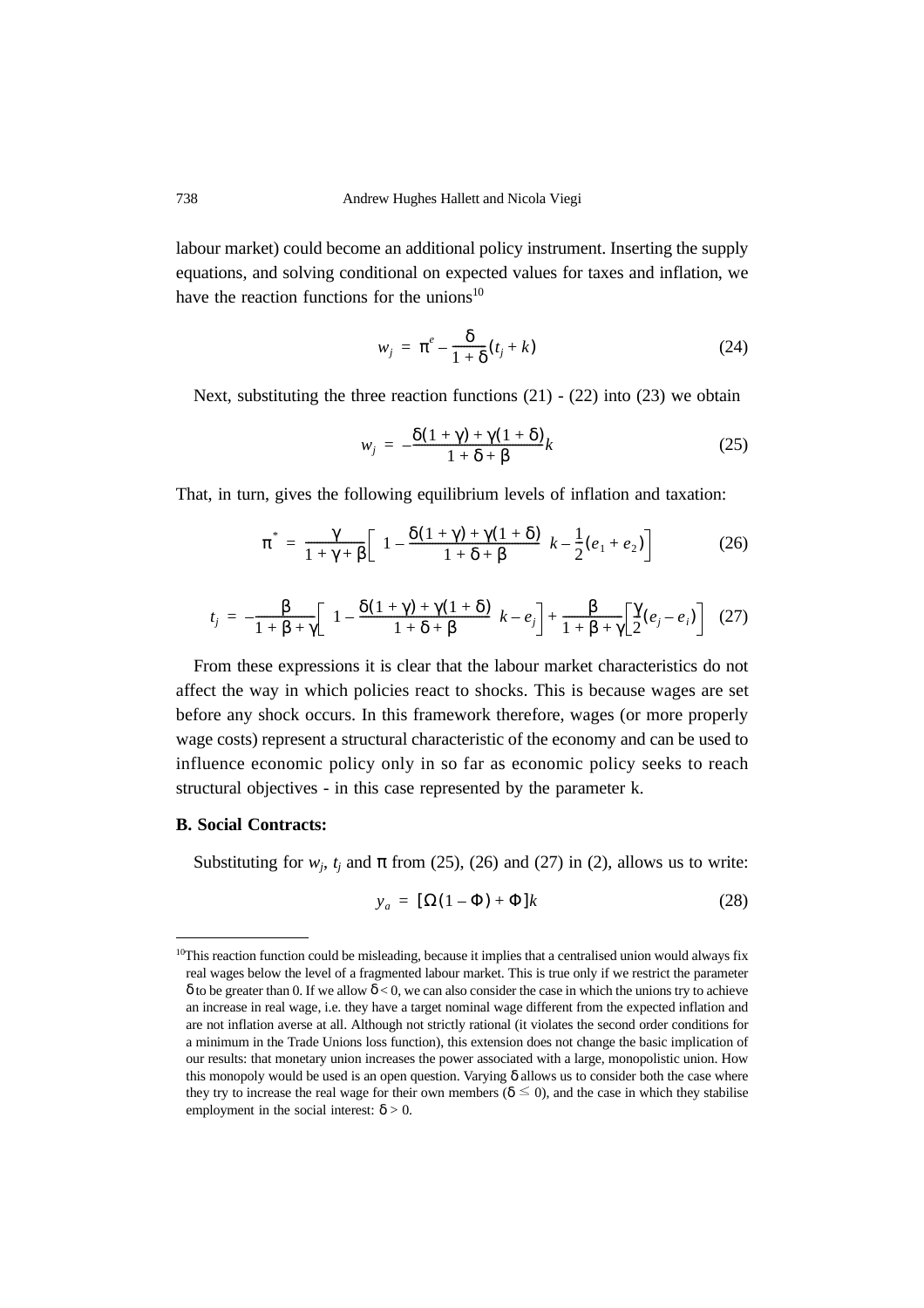where

$$
\Omega = \frac{\beta + \gamma}{1 + \gamma + \beta}, \quad \Phi = \frac{\delta(1 + \gamma) + \gamma(1 + \delta)}{1 + \delta + \beta}
$$

Aggregate income may therefore be larger or smaller than with decentralised bargaining, depending on the parameter values. For example, if  $\gamma$  is small and  $\beta$ fairly large (β>0.62),  $y_a$  will fall on average. That is the case of a conservative Central bank but liberal governments. Conversely, if  $\beta$  and  $\gamma$  are both small, then  $y_a$  will rise on average. Finally if  $\delta$  is large enough<sup>11</sup>, meaning that the unions are strongly committed to stabilising employment rather than to the preservation of real wages, then *y*a will again fall.

Similarly if  $\delta > 0$ , which means the Trade Unions care about output stabilisation, this regime will lead to lower inflation rates and smaller fiscal deficits. In fact,  $\partial E(t_j) / \partial \delta > 0$  holds for all values of the parameters. That means that a wages policy can always be used to substitute for fiscal policy: with an extra "instrument" coming into play, output can be better stabilised using domestic policies, and the Central Bank is free to devote more effort to inflation control. This is our basis for arguing that fiscally constrained governments will have an incentive to intervene in their labour markets when it comes to employment and output stabilisation.

However, the use of wages policies does not guarantee greater fiscal discipline. More liberal governments will increase the average fiscal deficit, and make  $E(t_i)$ more negative, if  $\delta < (1 + \beta) / (1 + 2\gamma)$ . That will happen, for example, if there is a conflict between a conservative Central Bank and relatively liberal governments, so that fiscal policy has to bear the brunt of output stabilisation. But it would not happen if the Bank is also liberal; or if the unions care about employment. Conversely, increasing conservatism in monetary policy will always increase the average deficit whatever the reactions of the unions.

#### **C. Overall Performance Under This Regime**

The objective function values are too complicated to analyse directly in this case. But we can evaluate them numerically. The welfare of the median voter can be obtained by substituting the three equilibrium expressions (30)-(32) into the

<sup>&</sup>lt;sup>11</sup>i.e. if  $\delta > \gamma(2\beta^2 - \gamma - 2) / [1 + 2\gamma(1 - \gamma - 2\beta(\gamma + \beta)) - \beta(1 + \beta + 2\gamma)]$  assuming the denominator of (28) to be positive.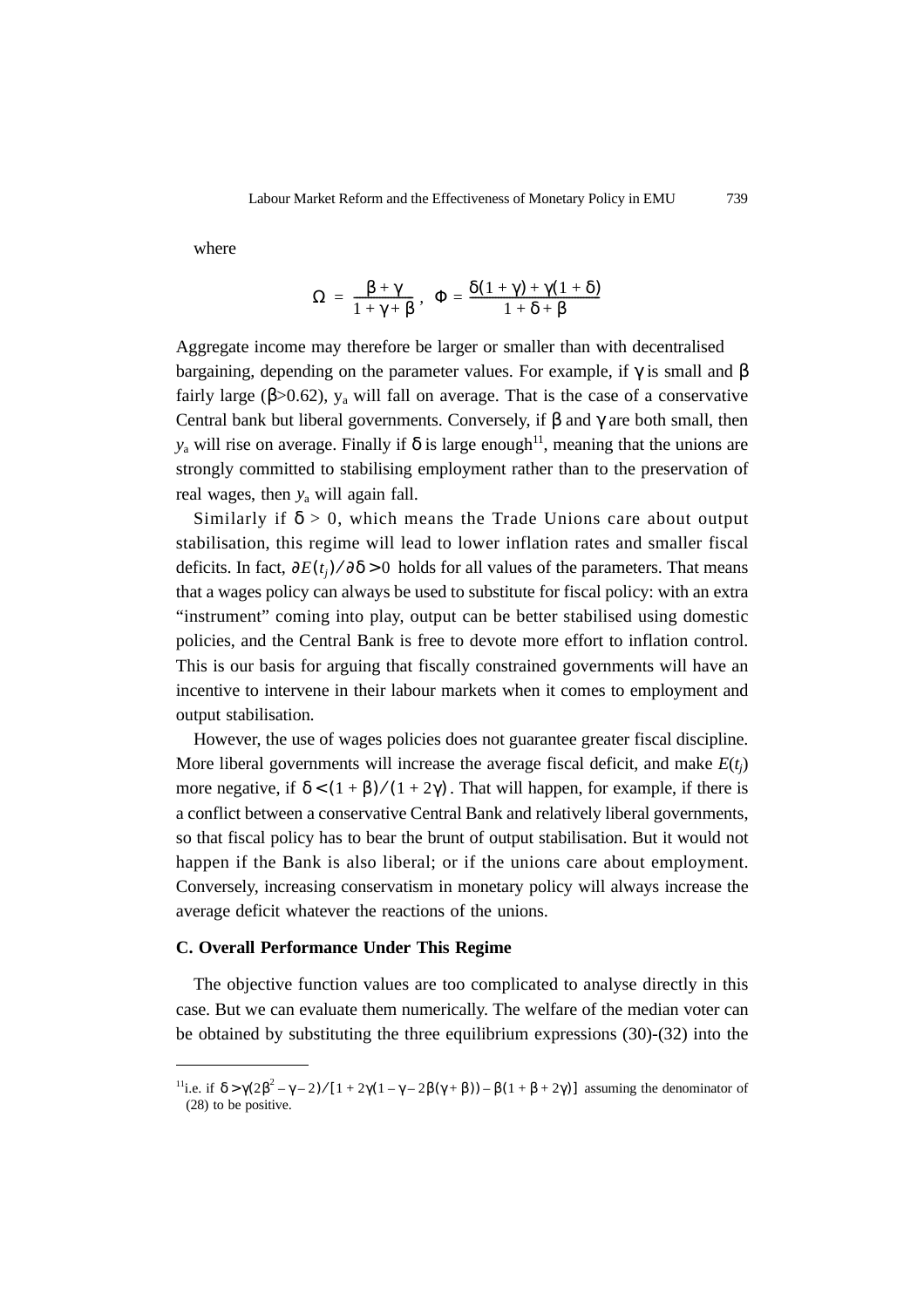loss function *LP<sub>i</sub>*. This will therefore becomes a function only of the parameters of the model

$$
LP_j = LP_j(\lambda, \beta, \gamma, \delta, k)
$$

Numerical simulations then allow us to visualise how different parameter values affect the welfare of a representative individual, in comparison to the case of perfect decentralisation. Again we can abstract from the effects of shocks because, as noted above, the stochastic elements and shocks variances are the same in both regimes. The typical outcome of that comparison, as wage bargaining behaviour varies from the self-interested to the most socially beneficial, is given in Figure 1.

It is clear from this that centralisation produces a benefit, from welfare point of view, only if wages bargaining can be used to achieve aggregate output objectives ( $\delta$  > 0). Otherwise, as conjectured by Calmfors and Driffill, its power will clash with the objectives of the economic policy maker, making everybody worse off.

# **V. Regime 3: Asymmetries in Labour Market Institutions or Practices - a parable of flexible vs. inflexible labour markets**

Suppose the two countries have two different wage bargaining structures. In Country 1, a total decentralisation of bargaining produces wages equal to expected

**Figure 1.** The WelfareEffect of Having Centralised Trade Union

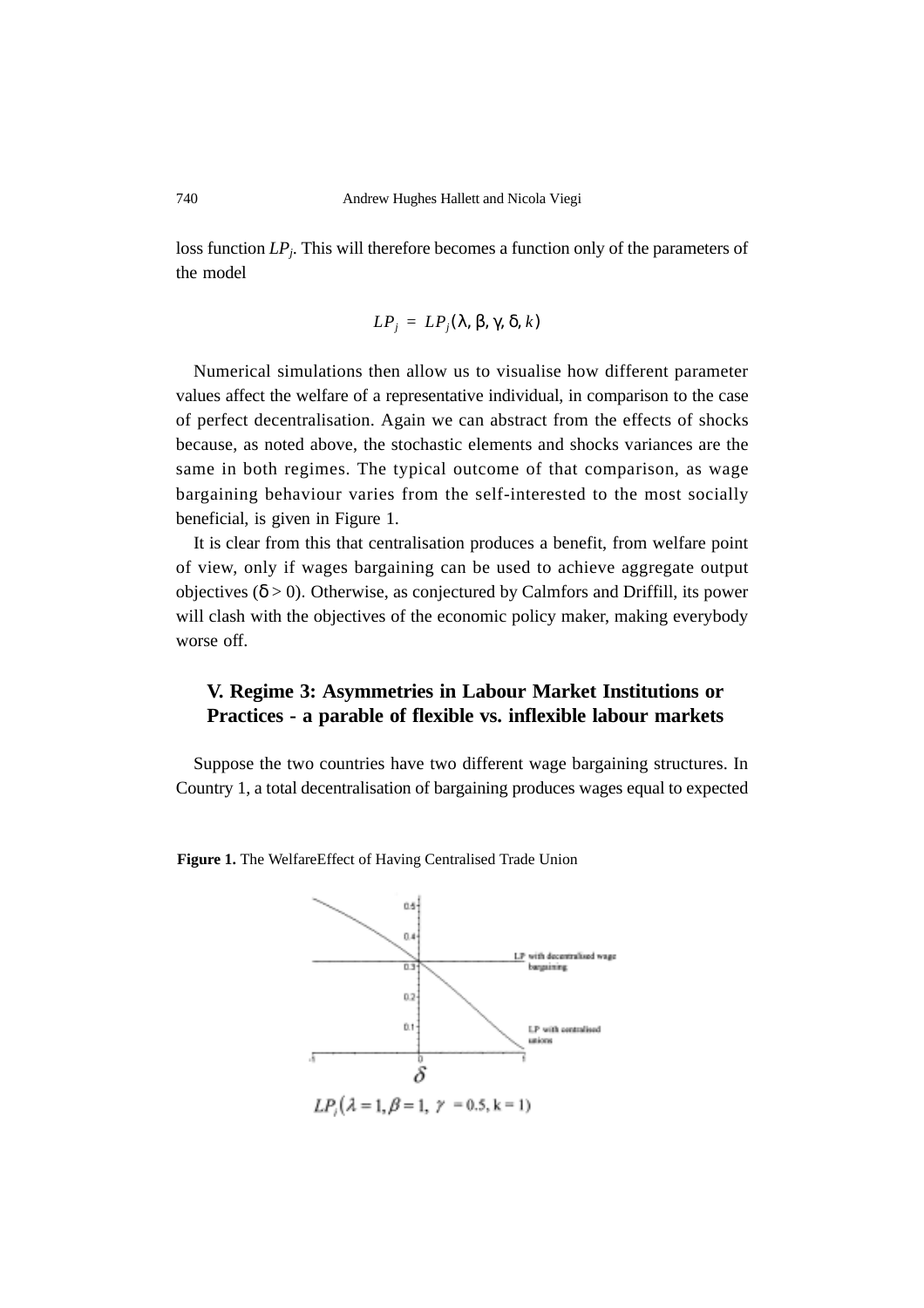inflation. This is the economy with flexible labour markets.<sup>12</sup> In Country 2, total centralisation in wage setting makes wages a policy instrument in the hands of the union and wages will be set according to the reaction function (25). This is the economy with the more rigid markets.

### **A. Fiscal Policy Off**

We will develop the argument gradually. First we switch fiscal policy  $(t_i = 0)$  off to see the relationship between monetary policies and asymmetries. In the light of (13), the best way to switch the policy off is to set  $\beta = 0$ . With  $\beta = 0$  in both countries, the monetary policy reaction function becomes:

$$
\pi = \frac{\gamma}{1 + \gamma + \beta} \left[ \frac{1}{2} (w_1 + w_2) + k - \frac{1}{2} (e_1 + e_2) \right]
$$
 (29)

Substituting the wage formation rules (10) and (24) for countries 1 and 2 respectively into (29), we obtain:

$$
\pi = \frac{\gamma}{1+\gamma} \left[ \frac{1}{2} \left( \pi^e + \pi^e - \frac{\delta}{1+\delta} k \right) + k - \frac{1}{2} (e_1 + e_2) \right]
$$

and simplifying

$$
\pi = \frac{\gamma}{1+\gamma} \pi^e - \frac{\gamma(2+\delta)}{(1+\gamma)(2+2\delta)} k - \frac{\gamma}{1+\gamma} \frac{(e_1+e_2)}{2}
$$
(30)

Thus, assuming rational expectations and white noise properties for the shocks we have:

$$
E\pi = \frac{\gamma(2+\delta)}{2(1+\delta)}k\tag{31}
$$

Substituting (31) into (30) we obtain the level of inflation as determined by the Central Bank:

 $12$ In this section we identify market flexibility with the sensitivity (or responsiveness) of wages and nonwage costs to changes to market pressures - as measured by indicators of excess demand or excess supply. The relevant indicators here are  $\pi^e$  or the output gap. Comparing (10) with (24), the centralised wage bargain contains a fixed (predetermined) component, while the coefficient on  $\pi$ <sup>e</sup> is the same in either case. Decentralised labour markets are clearly the more flexible in this sense. This definition of market flexibility appears to be the standard one in the literature: Calmfors (1994, 1998), Danthine and Hunt (1994), Blanchard and Katz (1999), Vinals and Jimeno (2000) all use the same definition.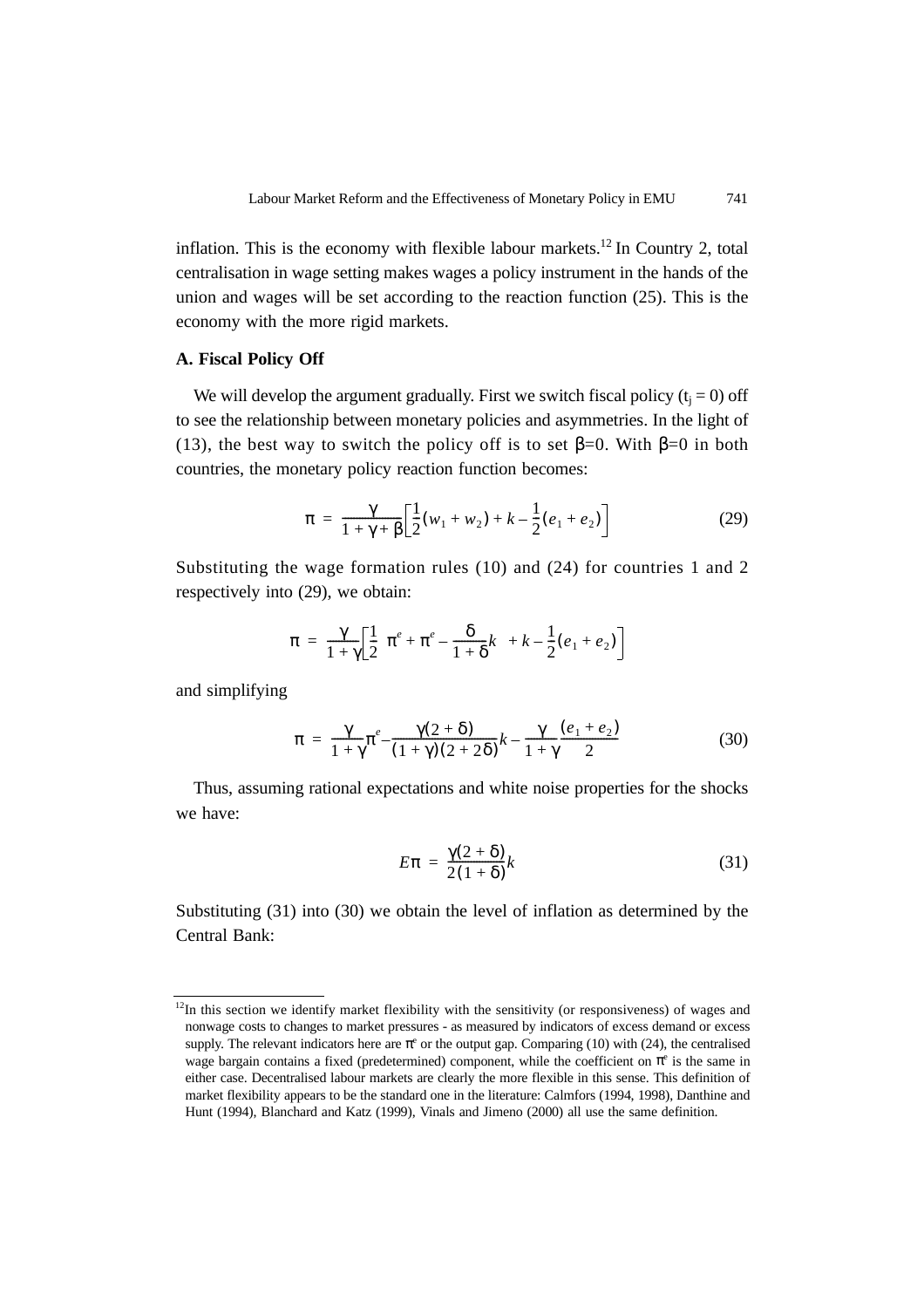$$
\pi = \frac{\gamma(2+\delta)}{(2+2\delta)}k - \frac{\gamma}{1+\gamma} \frac{(e_1+e_2)}{2}
$$
(32)

From (32) one source of interaction between wage setting and monetary policies is clear. Since  $(32)$  is decreasing in  $\delta$ , if wage setters in country 2 care about employment, they help to reduce the political pressure on the Central Bank to satisfy the output target k. On the other hand, given (32) and the wage equations (10) and (25), the aggregate and national aggregate supply functions will be equal to:

$$
y_a = \frac{\delta}{2(1+\delta)}k + \frac{1}{1+\gamma}\frac{(e_1+e_2)}{2}
$$
 (33)

$$
y_d = \frac{\delta}{1+\delta}k + \frac{1}{2}(e_1 - e_2),
$$
 (34)

implying

$$
y_1 = \frac{2+\gamma}{2+2\gamma}e_1 - \frac{\gamma}{2+2\gamma}e_2, \text{ and } (35)
$$

$$
y_2 = \frac{\delta}{1+\delta}k + \frac{2+\gamma}{2+2\gamma}e_2 - \frac{\gamma}{2+2\gamma}e,\tag{36}
$$

Hence aggregate output is increased as long as the unions will accept that a reduction in real wages is a way to boost employment in their own country. But if they do, the differences between the national outputs will be systematically increased. We get  $Ey_2 > Ey_1$  even though there is a common monetary policy and no domestic shocks. Country 2 benefits from a permanent output expansion, while country 1 does not.

#### **B. Monetary Policy Off**

Secondly we switch off monetary policy by setting  $\gamma = 0$ , to see the interactions between fiscal policy and the labour market. The fiscal policies become:

$$
t_1 = -\frac{\beta}{1+\beta}(k - e_1)
$$
 (37)

in country 1 (the one with flexible labour market), and

$$
t_2 = -\frac{\beta}{1 + \beta + \delta}k + \frac{\beta}{1 + \beta}e_2
$$
\n(38)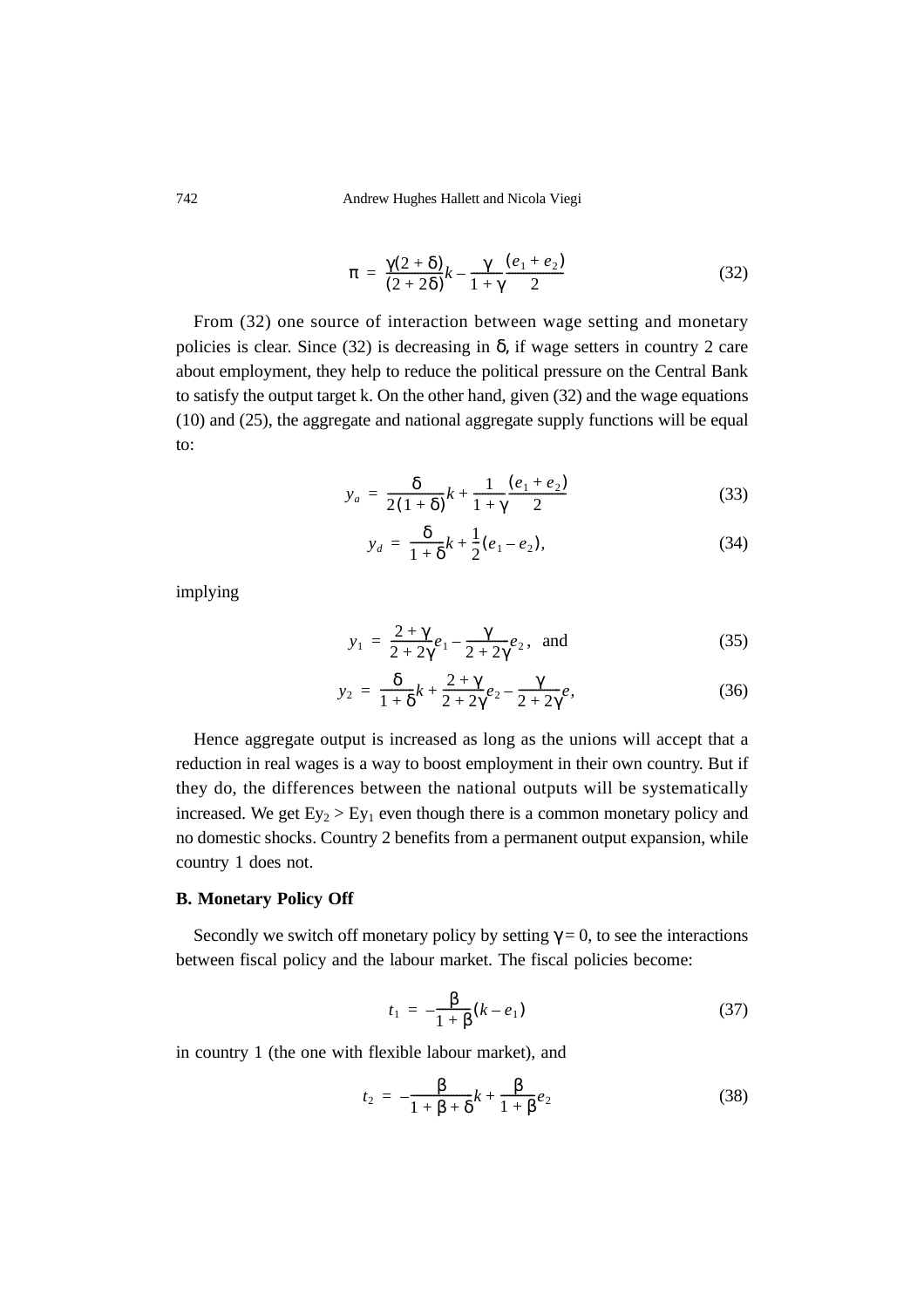in country 2 (the one with a less flexible labour market). Evidently the fiscal deficit will be larger in the country with the more flexible labour market, because of the term in  $\delta$  in the latter. On the other hand, output will be lower in the country with larger deficits, and higher in the country with smaller deficits, because

$$
y_1 = \frac{\beta}{1+\beta}k + \frac{1}{1+\beta}e_1
$$

$$
y_2 = \frac{\beta+\delta}{1+\beta+\delta}k + \frac{1}{1+\beta}e_2
$$

implies  $Ey_2 > Ey_1$ . Again there are systematic differences. Country 1 will feel at a disadvantage because she has to carry the burden of the (policy) adjustments, but gets to enjoy fewer of the benefits.

## **C. All Policies Active**

The reaction functions for the three policy authorities in this regime are as follows:

$$
\pi = \frac{\gamma}{1 + \gamma + \beta} \left[ \frac{1}{2} (w_1 + w_2) + k \right]
$$
 (39)

$$
t_1 = -\frac{\beta}{1 + \beta + \gamma} [w_1 + k - e_1] + \frac{\beta}{1 + \beta + \gamma} \left[ \gamma \frac{(w_1 - w_2)}{2} \right]
$$
(40)

$$
t_2 = -\frac{\beta}{1 + \beta + \gamma} [w_2 + k - e_2] + \frac{\beta}{1 + \beta + \gamma} \left[ \gamma \frac{(w_1 - w_2)}{2} \right]
$$
(41)

in which we have set the shocks to be equal to zero, for simplicity. Substituting  $(39)$  -  $(41)$  into the wage rule for each market:<sup>13</sup>

$$
w_1 = \pi^e
$$

$$
w_2 = \pi^e - \frac{\delta}{1 + \delta}(t_1 + k)
$$

Solving the resulting equations simultaneously, we have:

$$
w_1 = -\frac{\Omega(\Theta + \Theta \Psi - 2)}{2(1 - \Omega - \Theta) + \Theta \Omega \Psi} k \tag{42}
$$

<sup>&</sup>lt;sup>13</sup>Recall that the wage setters are the "followers" in our hierarchical game.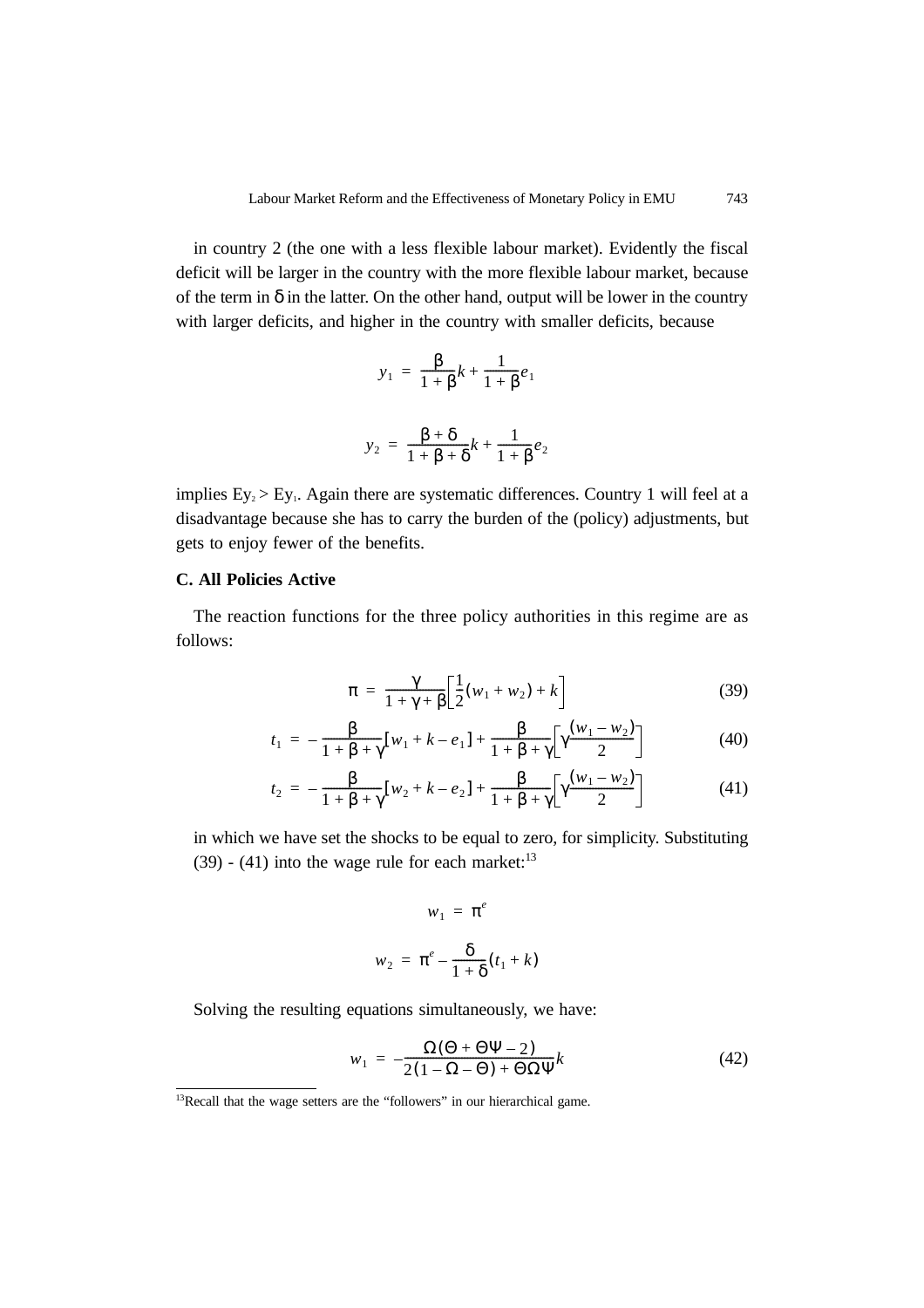744 Andrew Hughes Hallett and Nicola Viegi

$$
w_2 = -\frac{2(\Theta - \Theta \Psi - \Omega) + \Omega \Theta (\Psi - 1)}{2(1 - \Omega - \Theta) + \Theta \Omega \Psi} k
$$
(43)  
and 
$$
\Omega = \frac{\gamma}{1 + \gamma + \beta}, \Psi = \frac{\beta}{1 + \gamma + \beta}, \Theta = \frac{\delta}{1 + \delta}
$$

Then substituting (42) and (43) into the reaction functions of the policy makers and solving simultaneously, would give us the equilibrium levels of inflation, taxation and output. But looking at the complexity of expressions (42) - (43), it is clear that none of these results would give us any clear indication of what is going on. So, as before, we analyse the effect of asymmetries given a certain set of typical parameters. We choose  $\lambda = 1$ ,  $\beta = 1$ ,  $\gamma = 0.5$ ,  $k = 1$  and allow  $\delta$  to vary to show the effect (on the outcomes in both countries) of different union behaviour. Figure 2 presents the welfare implications for Country 1, with flexible markets, when it has to share a monetary union with a country which has a centralised labour market and markets less flexible than its own.

Figure 2 shows that, for a country with decentralised labour market, it is almost always more costly to have to share a monetary union with a country that has more centralised wage bargaining structure. This is because the common monetary policy reacts to this asymmetry by shifting the cost of adjustment onto the country with more flexible markets and without a centralised wage bargaining structure. Only when the wage setters in the centralised economy choose to behave like the wage setters in the decentralised one, by trying only to preserve the value of their



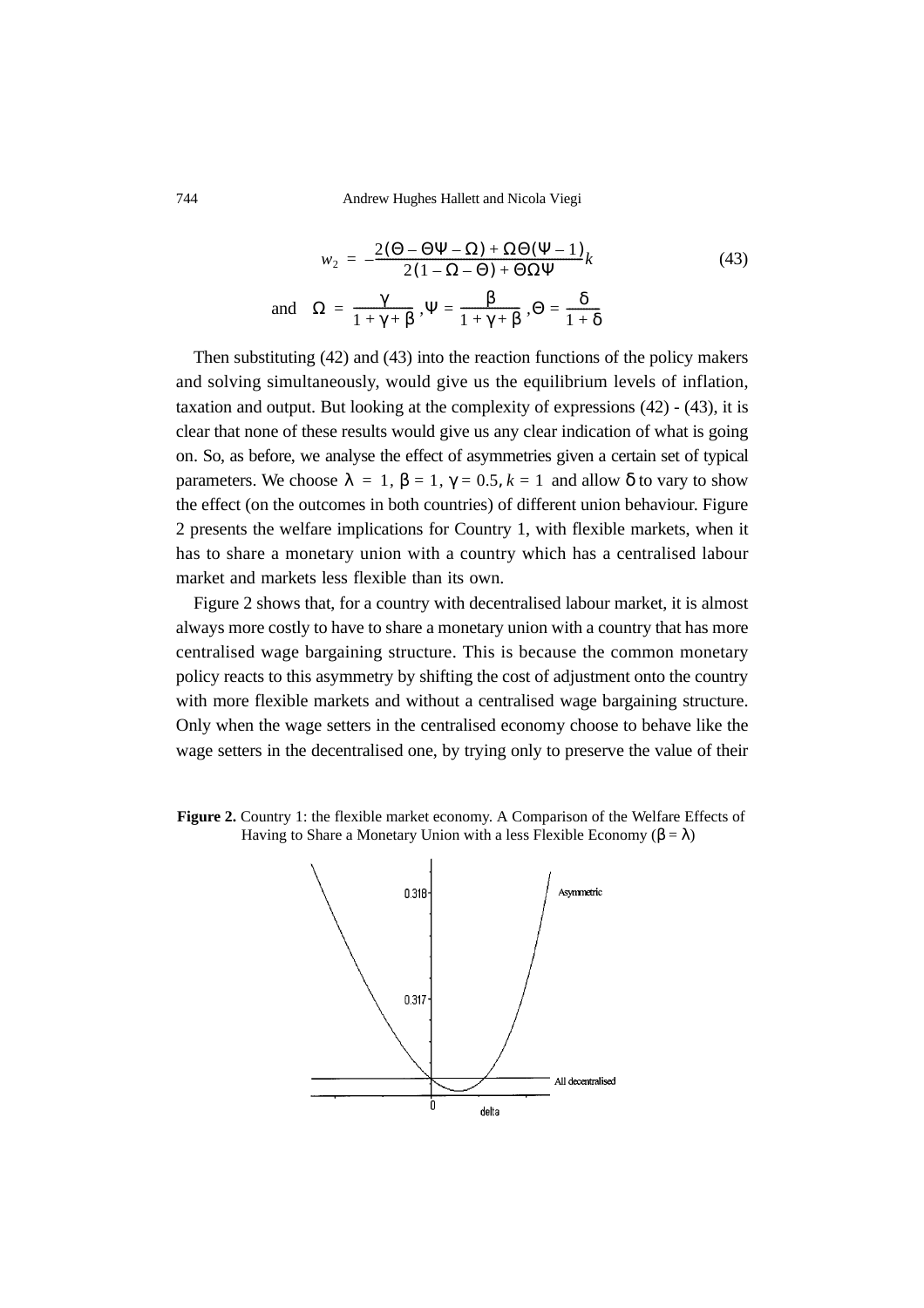real wage ( $\delta \rightarrow 0$ ) for example, does the more flexible economy become indifferent to joining a monetary union of countries less flexible than itself. In all other circumstances its welfare would be higher outside the union.

Notice that the small scale on the vertical axis of Figure 2 implies that the small "gains" of the asymmetric regime (less than  $0.03\%$ ), are actually the result of rounding errors. It is easy to check that setting  $β < λ$  will shift the whole parabola shaped curve up and above the horizontal line representing the losses under decentralised wage bargaining (regime 1). And setting  $\beta > \lambda$  shifts it down, below that line. But we have set  $β = λ$ . The explanation is that, with  $β < λ$ , we can never get any gains over regime 1 because fiscal policy will never react to stabilise output as much as the representative voter would like. Hence there are always losses compared to regime 1 where wages adjust freely to stabilise output relative to inflation. In an asymmetric regime, these losses will become especially damaging if the other country has the capacity to adjust wages to make up for this loss in fiscal policy interventions (i.e. when  $\delta$  is large in the other country), since not only will the other country have more stable output and lower fiscal deficits; monetary policy will also have to adjust to reduce output in country 1 in order to ensure that the more stable output in country 2 doesn't increase inflation for the system as a whole. And country 1 will have to carry larger fiscal deficits since the spillover benefits of the fiscal interventions in country 2 will have been reduced (since fiscal interventions there will be smaller). As a result,  $Ey_2 > Ey_1$  and  $Et_1$  $\langle E_2 \rangle$  < 0 as we saw earlier.

#### **D. Some Political Economy Implications**

Hence Figure 2 is another way of saying that the more flexible economy will have to carry a greater proportion of the burden of adjustment, but will enjoy a smaller proportion of the benefits, if it joins a union of unreformed or more "rigid" economies. But, if fiscal policy were to become more flexible,  $\beta > \lambda$  so that the parabola moves down, that extra degree of adjustment can always be supplied without loss to the other targets – and gains will show up for country 1, even in the asymmetric regime, provided that  $\delta$  doesn't get too large in the other country.

The upshot of these results is that a country with flexible markets would only want to join a monetary union that consists of countries whose markets are at least as flexible as its own. But, by the same argument, the less flexible country (country 2) would like the more flexible one (country 1) to join. In fact Figure 3 shows that country 2 would be indifferent to having a more flexible country join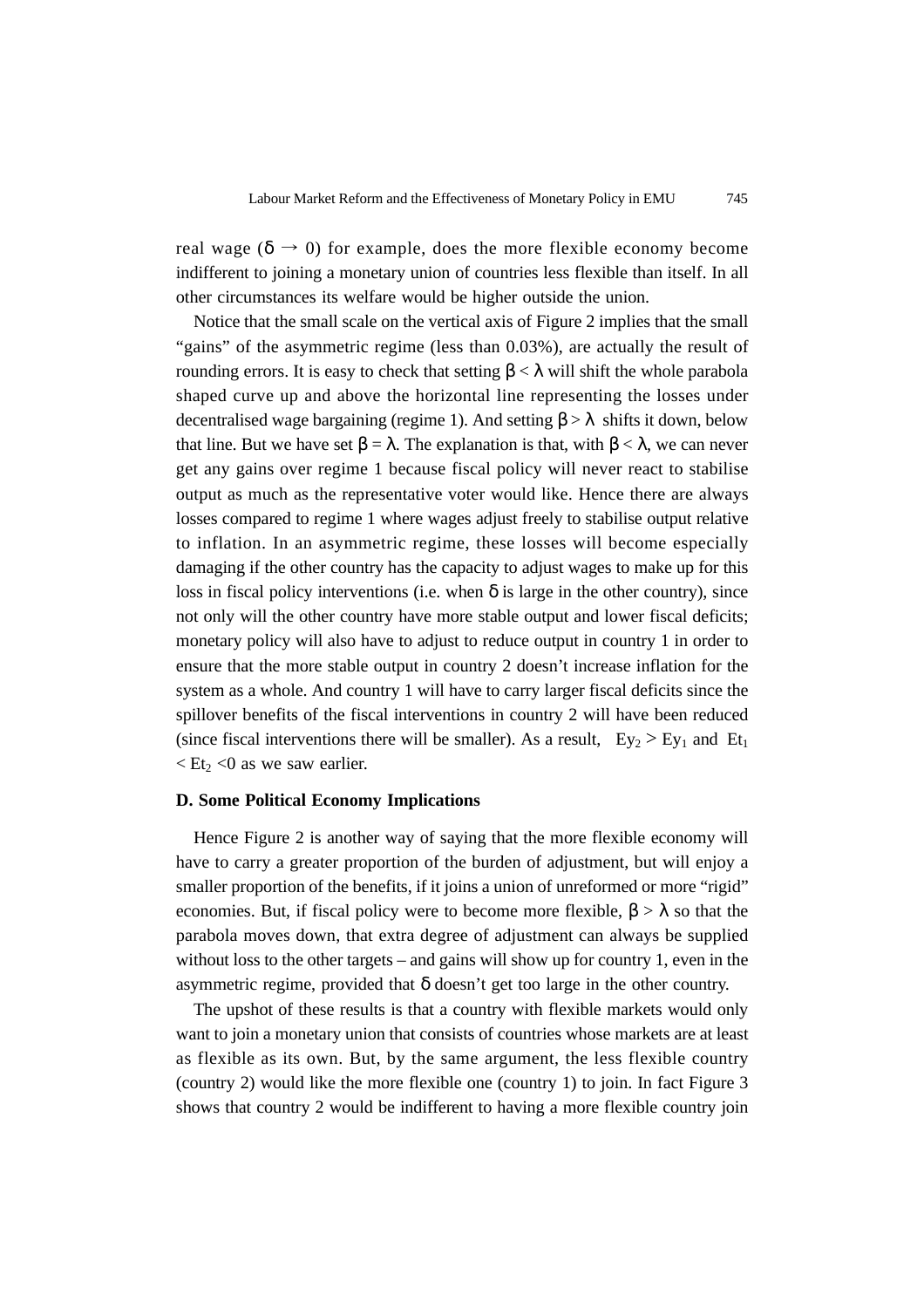

**Figure 3.** Country 2, the rigid market economy. A comparison of the welfare implications of having to share a monetary union with a more flexible economy.

the union only if the wage bargainers in country 2 did not care about output and employment objectives. If they do care about those targets ( $\delta \rightarrow 1$ ), then they would like country 1 to join. In other words, a country with less flexible markets would only be prepared to accept new members with more flexibility than themselves, but not those with less. Similarly, more flexible countries would only be prepared to join a union with markets as flexible as their own. Hence those most eligible may not wish to; and those most willing to join may be the least welcome.

This result has the following, awkward implication. If a monetary union is nevertheless formed, a joining country with decentralised or flexible labour markets has no incentive to retain those characteristics once it is a member. If we compare country 1's expected losses if it is centralised as well (regime 2), with its expected losses if it remains decentralised in an asymmetric union (regime 3), we find that its welfare will improve if it moves to having centralised and less flexible markets.

Hence, if there is no incentive to decentralise to more flexible labour and product markets, this analysis actually explains why it is that most countries have in fact been reluctant to liberalise their markets, despite the competitive pressures generated by a common currency and a single market. In other words, our results demonstrate:

(a) that Calmfors' original conjecture, that monetary union is unlikely to increase labour market reform in Europe, is actually correct;

(b) that countries with more flexible economies, such as the UK or Denmark, would have found good reason not to join. That contrasts with, say, France and Germany who share broadly similar labour market characteristics and would find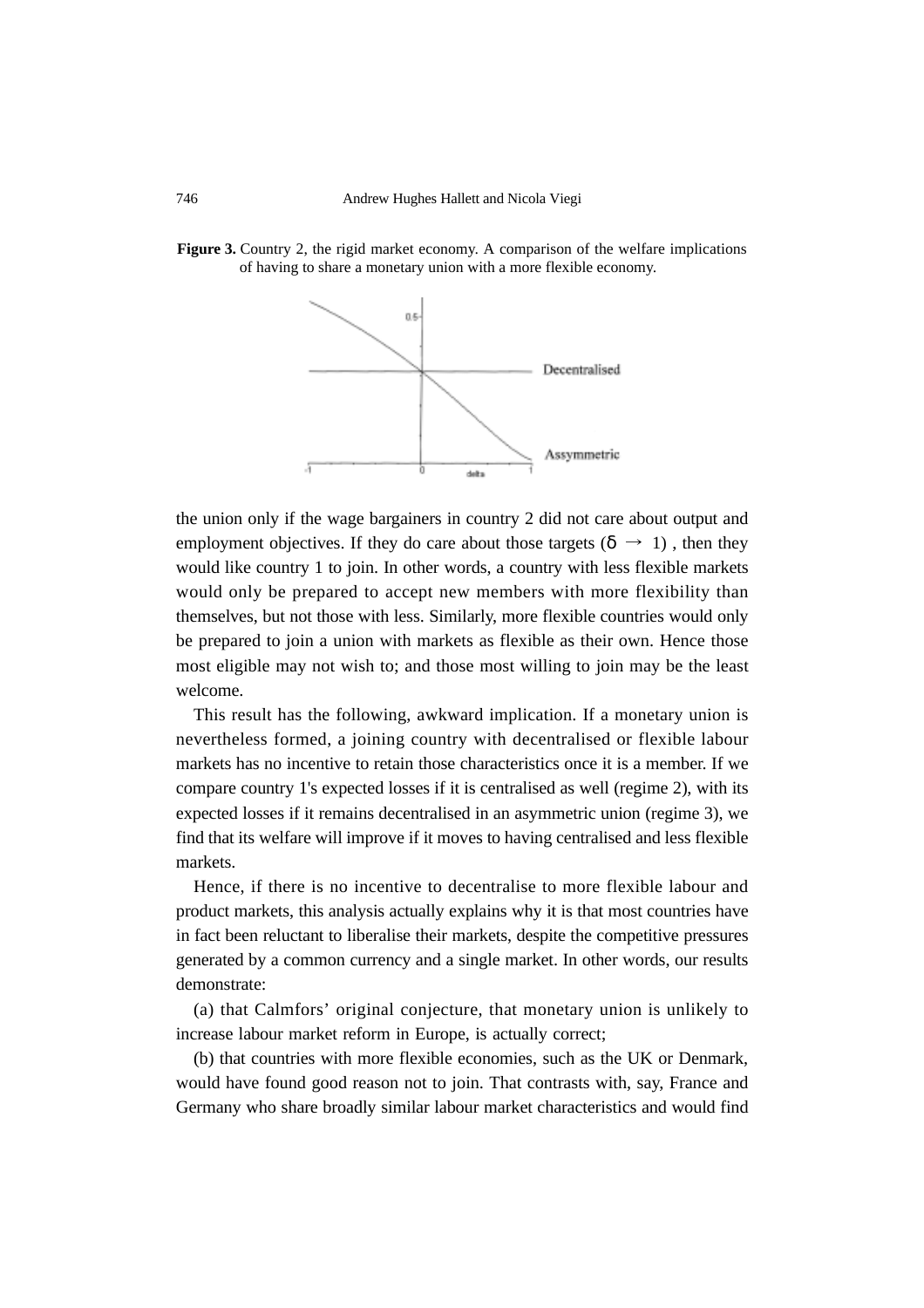little difficulty in joining.

# **VI. Conclusions**

(1) Asymmetries matter. Countries with more flexible labour markets will face costs in joining a union with less flexible markets.

(2) Countries with less flexible markets face a positive incentive to form unions with, or accept new members from, those who have more flexible markets than their own.

(3) But once in the union, there is no incentive to make the labour market more flexible. In fact the incentive is to make them less flexible, up to the level of the least flexible in the union, since this allows national policy makers to bring in labour market policies an extra policy instrument to replace that lost to the common monetary policy. As Krueger (2000) says, countries will want to maintain distinct labour practices so long as they can bear the costs of those practices.

#### **Acknowledgement**

We are grateful for helpful comments from George Agiomirgianakis, but retain responsibility for any remaining errors.

Received 26 May 2002, Accepted 18 March 2003

# **References**

- Agell, J. (1999) "On the Benefits from Rigid Labour Markets : Norms, Market Failures and Social Insurance" *Economic Journal*, **109**, F143-64.
- Alesina, A. and R. Gatti (1995) "Independent Central Banks: Low Inflation at No Cost" *American Economic Review*, **85**, 196-200.
- Anderson, T. M., N. Haldrup and J. Sorensen (2000) "Labour Market Implications of EU Product Market Integration" *Economic Policy*, **30**, 107-33.
- Aoki, M (1976) "Optimal Control and Systems Theory in Dynamic Economic Analysis" North Holland, Amsterdam.
- Barro, R. and D. Gordon (1983) "A Positive Theory of Monetary Policy in a Natural Rate Model" *Journal of Political Economy*, **91**, 589-610.
- Blanchard, O. and L. Katz (1999) "Wage Dynamics: Reconciling Theory and Evidence", *American Economic Review*, **89**, 69-74.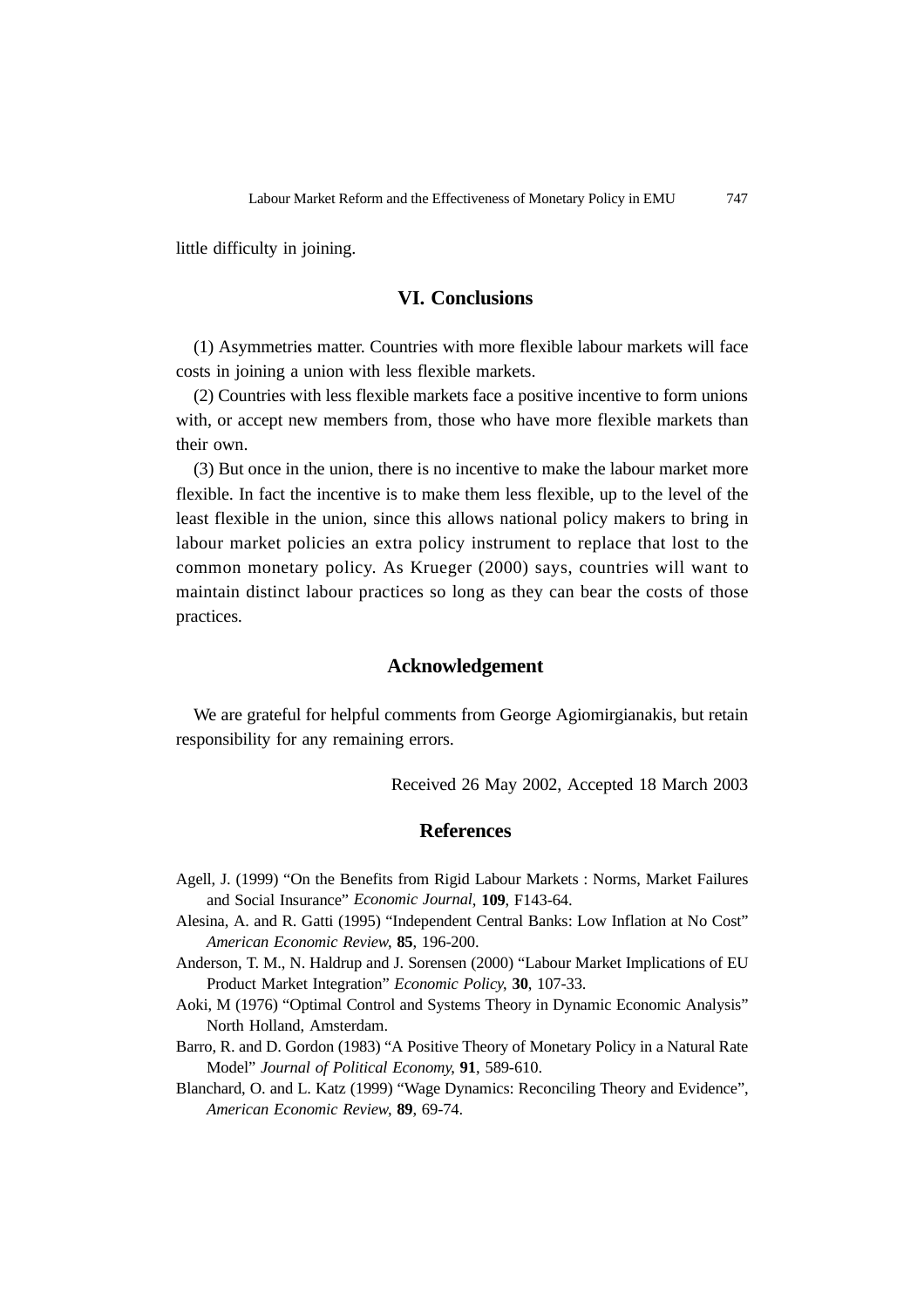- Blinder, A. (2000) "Central Bank Credibility: Why do we care? How do we build it? American Economic Review, **90**, 1421-31.
- Bruno, M and J. Sachs (1985) "The Economics of World Wide Stagflation" Basil Blackwell & Co., Oxford.
- Burda, M. (1998) "The Conferences of EU Enlargement for Central and Eastern European Labour Markets" *European Investment Bank Papers,* **3**, 65-82.
- Calmfors, L. (1994) "Centralisation of Wage Bargaining and Macroeconomic Performance: a survey" *OECD Economic Surveys*, **21**, 159-91.
- Calmfors, L. (1998) "Macroeconomic Policy, Wage Setting and Employment What difference does the EMU make?", *Oxford Review of Economic Policy*, **14**, 125-151.
- Calmfors, L. (2001) "Unemployment, Labour Market Reform, and Monetary Union" *Journal of Labour Economics*, **19**, 265-289.
- Calmfors, L. and J. Driffill (1988) "Bargaining Structure, Corporatism, and Macroeconomic Performance" *Economic Policy*, **6**, 14-61.
- Canzoneri, M., R Cumby and B. Diba (2001) "Is the Price Level Determined by the Needs of Fiscal Solvency?" *American Economic Review,* **91**, 1221-38.
- Clark, W. and M. Hallerberg (2000) "Mobile Capital, Domestic Institutions and Electorally Induced Monetary and Fiscal Policy" *American Political Science Review*, **94**, 323-46.
- Cukierman, A. and F. Lippi (2001) "Labour Markets and Monetary Union a strategic analysis" *Economic Journal*, **111**, 541-565.
- Danthine, J. and J. Hunt (1994) "Wage Bargaining Structure, Employment and Economic Integration" *Economic Journal*, **104**, 528-42.
- Debelle, G. and S. Fischer (1994) "How Independent Should the Central Bank Be?" in J. Fuhrer (ed) "Goals, Guidelines and Constraints Facing Monetary Policy Makers" Federal Reserve Bank, Boston, MA.
- Delors Committee (1989) "Report on Economic and Monetary Union in the European Community" Office of the Publications of the European Communities, Luxemburg.
- Demertzis, M., A. Hughes Hallett and N. Viegi (1999) "An Independent Central Bank faced with Elected Governments" Discussion Paper 2219, Centre for Economic Policy Research, London. (forthcoming in the European Journal of Political Economy).
- Frankel, J. and A. Rose (1998) "The Endogeneity of the Optimum Currency Area Criterion" *Economic Journal*, **108**, 1009-25.
- Grüner, H. and C. Hefeker (1999) "How will EMU affect inflation and unemployment in Europe?" *Scandinavian Journal of Economics*, **101**, 33-47.
- Holden, S. (2000) "Monetary Regimes and the Coordination of Wage Setting" Department of Economics, University of Oslo, Norway (mimeo)
- Hughes Hallett, A. (2000) "Aggregate Phillips Curves are not Always Vertical : Heterogeneity and Mismatch in Multiregion or Multisector Economies" M*acroeconomic Dynamics*, *4, 534-46*
- Krueger, A. (2000) "From Bismark to Maastricht: the March to European Union and the